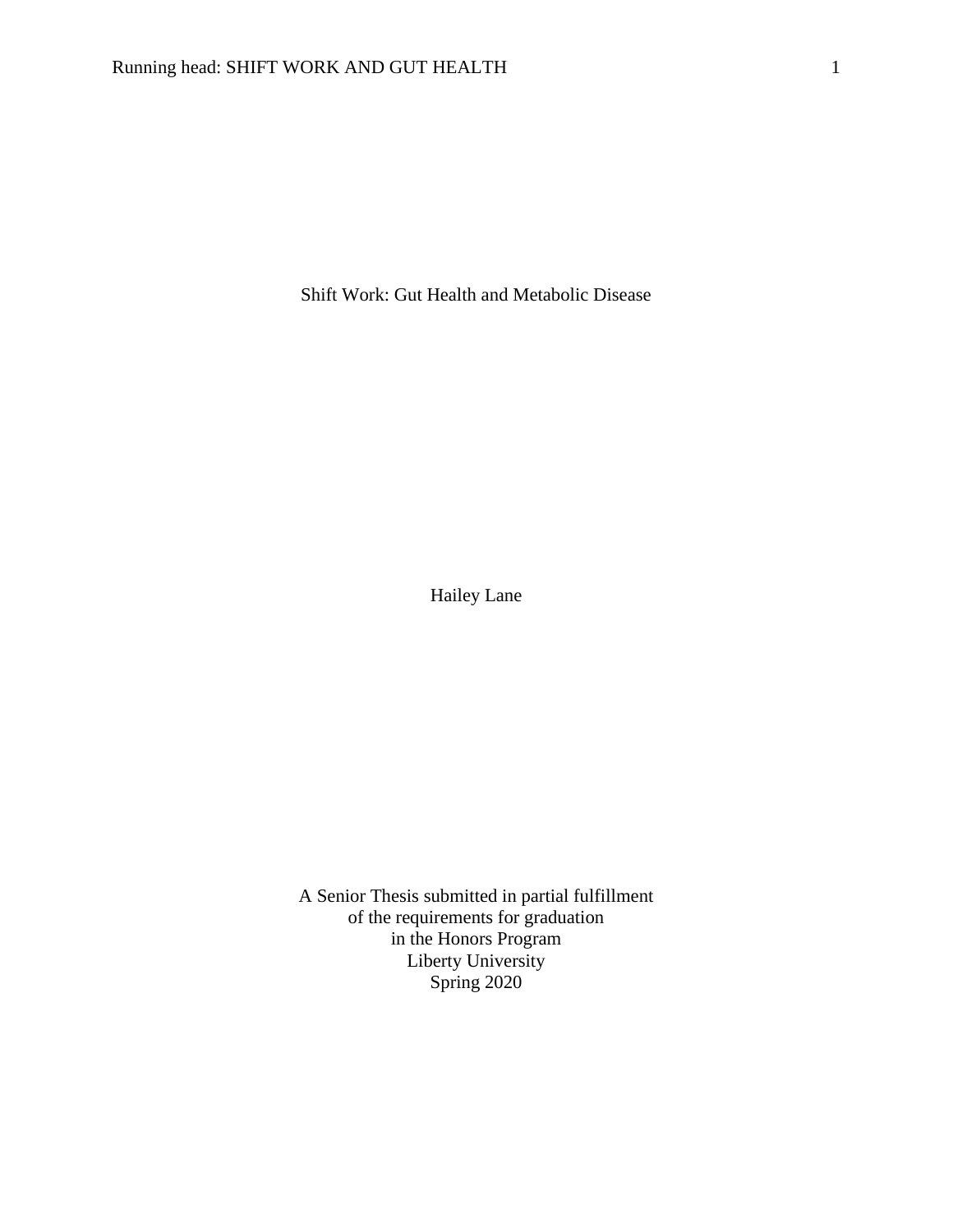Acceptance of Senior Honors Thesis

This Senior Honors Thesis is accepted in partial fulfillment of the requirements for graduation from the Honors Program of Liberty University.

> Cynthia Goodrich, EdD Thesis Chair

\_\_\_\_\_\_\_\_\_\_\_\_\_\_\_\_\_\_\_\_\_\_\_\_\_\_\_\_\_\_

Jerry Harvey, EdD, RN Committee Member

\_\_\_\_\_\_\_\_\_\_\_\_\_\_\_\_\_\_\_\_\_\_\_\_\_\_\_\_\_\_

Cynthia Goodrich, EdD Assistant Honors Director

\_\_\_\_\_\_\_\_\_\_\_\_\_\_\_\_\_\_\_\_\_\_\_\_\_\_\_\_\_\_

\_\_\_\_\_\_\_\_\_\_\_\_\_\_\_\_\_\_\_\_\_\_\_\_\_\_\_\_\_\_ Date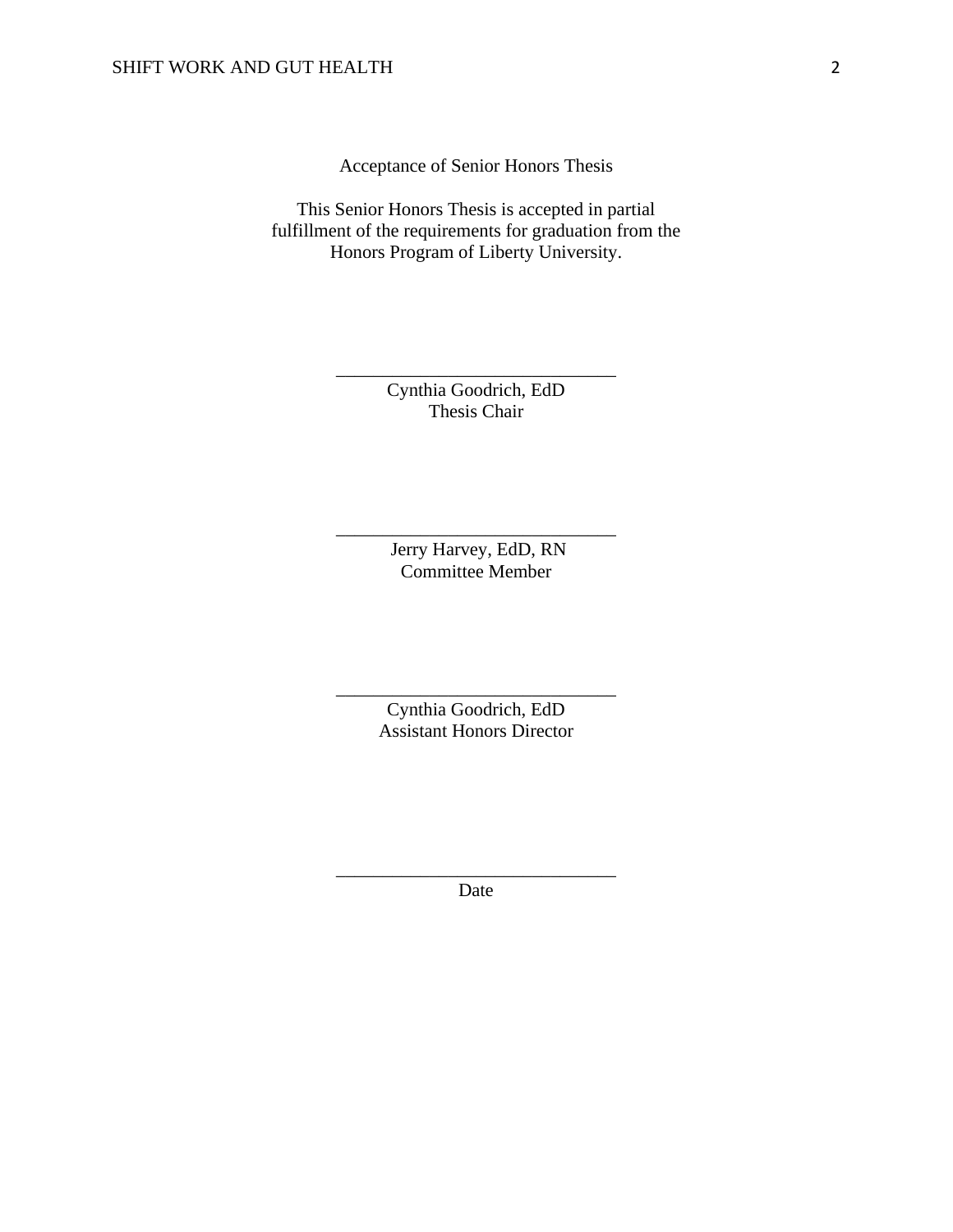#### Abstract

The number of people engaged in shift work continues to rise, and with it the research linking shift work to various diseases and conditions. Shift work changes the body's sleeping patterns and circadian rhythms which has an effect on all parts of the body including the heart, immunity, cancer development, and inflammatory processes. Altered sleeping patterns and circadian rhythms change the composition and anatomy of the gut and microbiome, which in turn affects the development of metabolic diseases. Shift work also changes one's eating patterns and habits. Altered eating habits similarly changes the composition and anatomy of the gut and microbiome. With the combined effects of sleep patterns and eating habits on the gut, it can be said shift work itself produces lasting and harmful effects in the gut and microbiome. These changes in the gut underlie many of the disease processes plaguing shift workers. With the gut having such widespread effects on the body, it should be the focus of research and treatment related to shift work associated disease processes.

*Keywords*: shift work, circadian rhythms, gut health, sleep patterns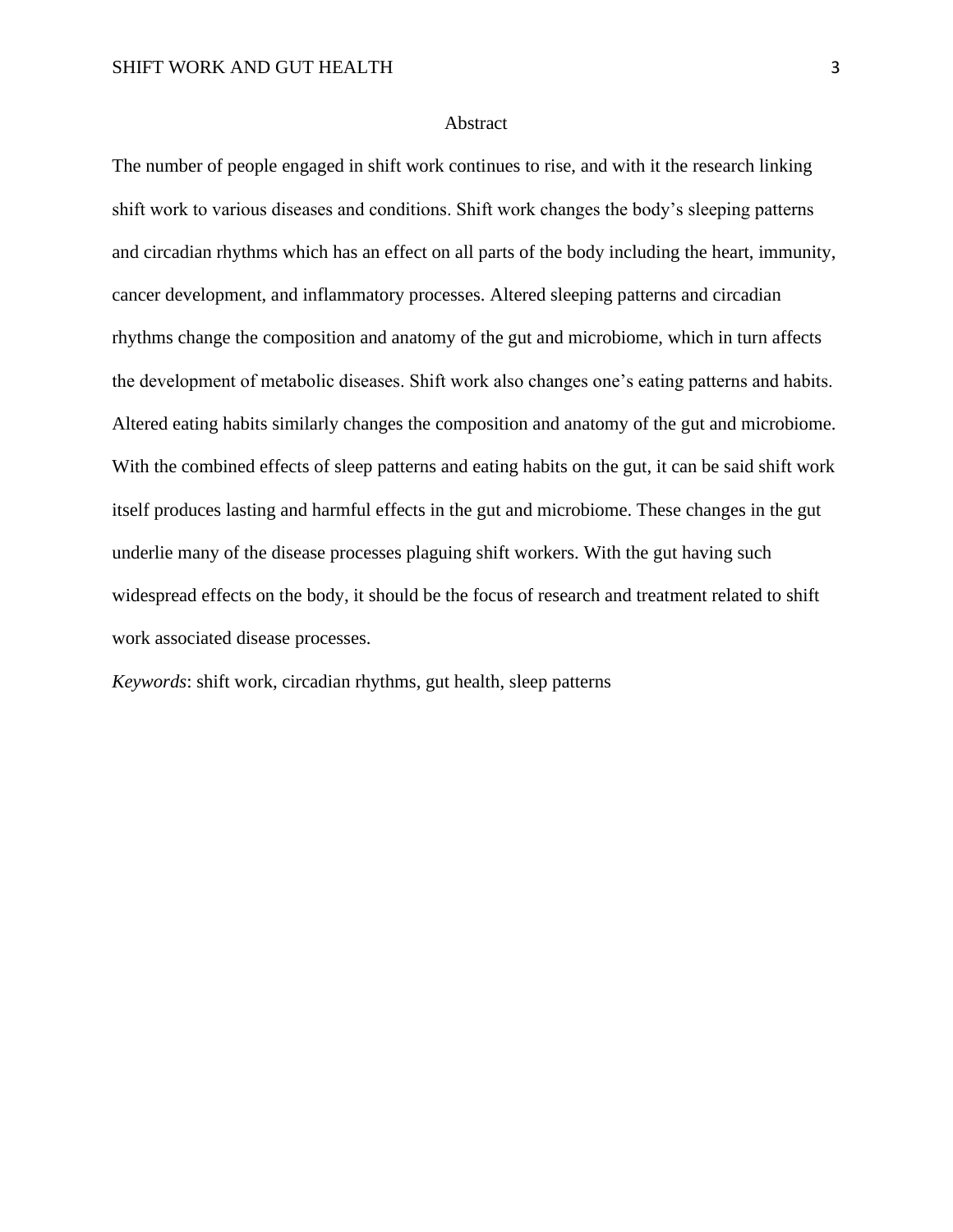#### **Shift Work: Gut Health and Metabolic Disease**

All of the research for this literature review was found through peer-reviewed journals through scholarly sources including Liberty University online databases and *UpToDate* medical databases. Inclusion criteria for these sources included peer-reviewed journals, original research with adequate sample sizes and methods or literature reviews containing studies with adequate sample sizes and methods. The methods for determining if a study was adequate as well as levels of research and evidence are included in the literature matrix in the appendix of this paper. Some key words that were used to locate research for this paper included shift work, circadian rhythms, gut health, sleep patterns, eating habits, metabolic disease, and cardiovascular disease. This allowed for a wide range of sources that could then be synthesized into one larger body review. A large volume of sources was located at first, and then the inclusion criteria as well as the literature matrix were used to determine which sources were appropriate for this paper and which could be eliminated. These sources were then synthesized to create the following literature review.

Shift work is a term that is becoming more widely used and prevalent in today's workforce. It is characterized by any routine of working outside the nine to five window (Reynolds et al., 2016b). The International Labor Office defines it as the organization of working so workers continue to succeed one another in shifts so the establishment can operate longer than the typical work hours of one individual (Faraut, Bayon, Leger, 2013). Today, it is estimated 20% of the Western workforce is engaged in shift work (Reynolds et al., 2016b). Common examples of shift workers are health care professionals who work up to twelve hour shifts succeeding one another so that the hospital is always in operation, and truck drivers who drive long hours at alternating times of the day. Shift work typically results in people working longer hours and working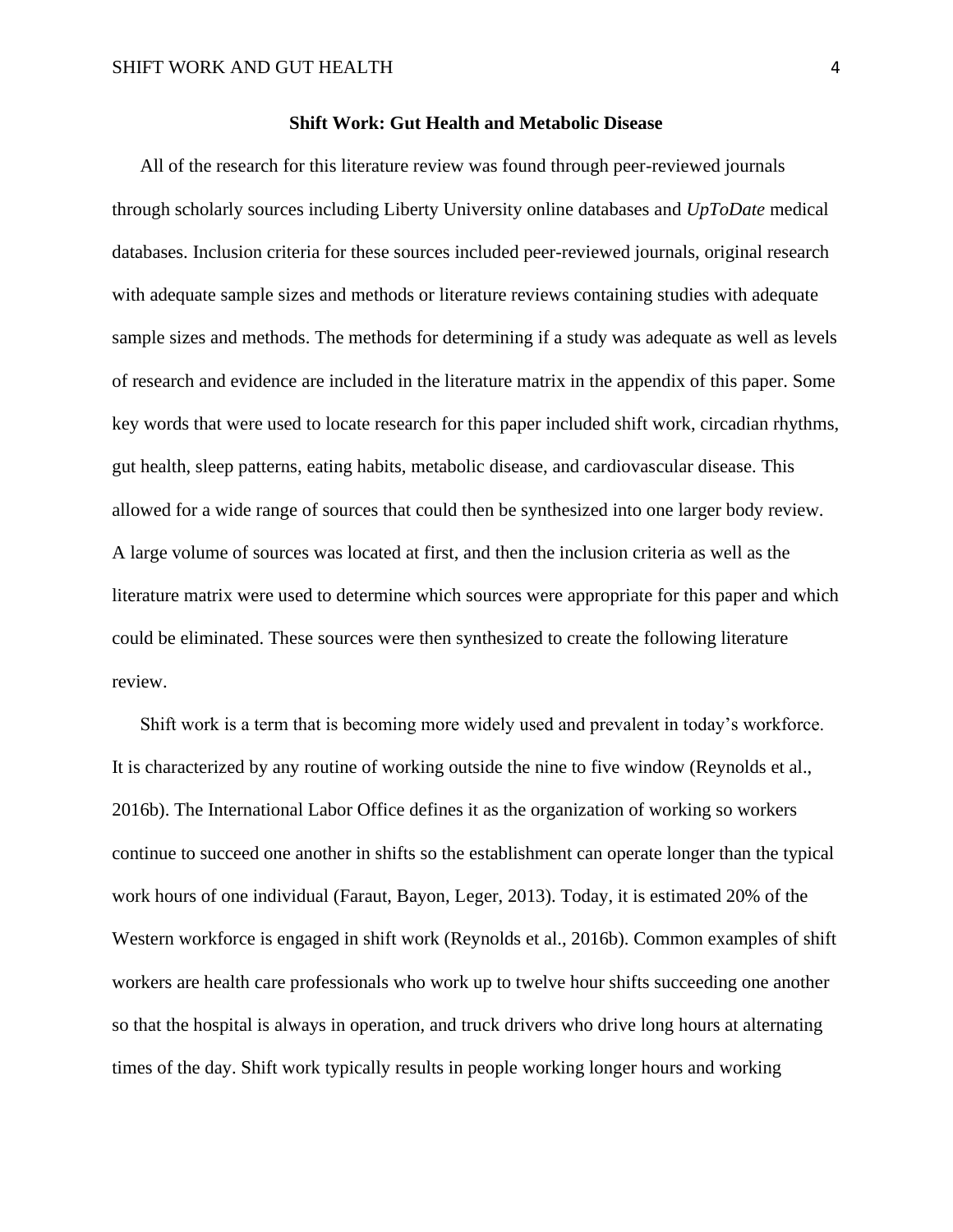through the night in any variety of flexible and variable shifts. Because of this, shift work is associated with irregular life rhythms, sleep restriction, circadian desynchronization, and psychical stress (Faraut, Bayon, Leger, 2013). The biological clock within is at a conflict with these work rhythms. While some people can adapt to this altered rhythm of life, many struggle to adapt resulting in anything from general fatigue to chronic exhaustion to serious pathological conditions.

The body's circadian rhythms and sleep regulate many bodily processes, so the effects can be widespread and severe. The most prevalent link exists between altered sleep and metabolic disease. Metabolic diseases are a collection of health conditions that are defined by impaired metabolic function – most common are obesity, type 2 diabetes, and metabolic syndrome (Reynolds et al., 2016b). Links are also present between shift work and both cancer and cardiovascular disease. With so many of today's population participating in shift work in some form, the relationship between sleep loss and metabolic disease is vital to understand. As the option does not exist to abolish shift work and nocturnal occupations, research must be done to both determine and prevent the detrimental effects that are resulting from these disrupted life patterns.

Recent developments and research have revealed a possible link between these in the area of gut health. Gut health has been a growing term in both medicine and the food industry for the past several years. It can be broadly defined as the effective digestion and absorption of food, absence of GI illness, normal and stable intestinal microbiota, effective immunity, and overall state of well-being (Bischoff, 2011). However, gut health and the true depths of its effect on the body are still largely misunderstood and unclear. It is well-known the gastrointestinal tract has widespread effects on health. Its functions are not purely related to the processing of food and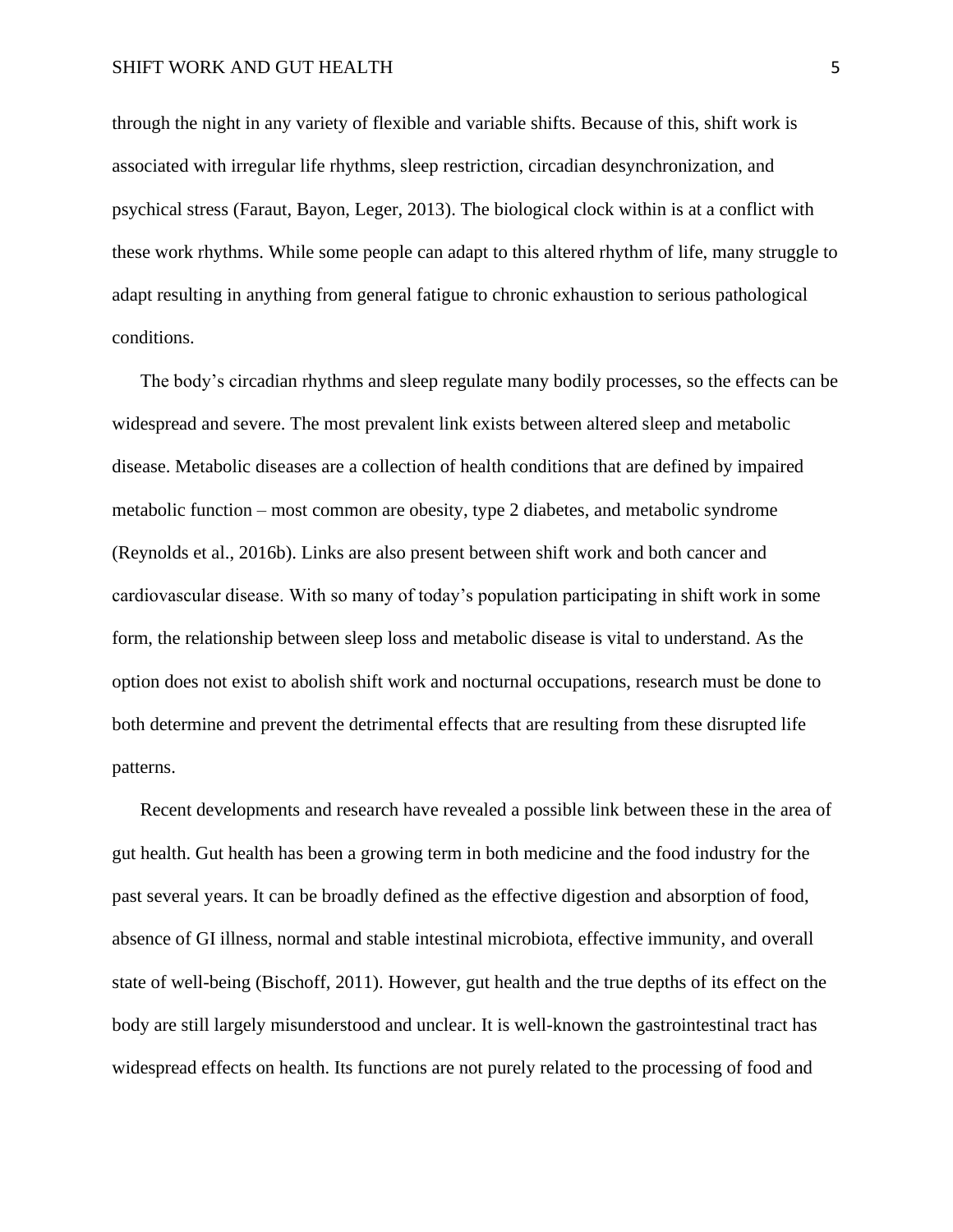nutrients, but go deeper to the way it interacts with bacteria, effects epithelial and immune functions, and communicates with the brain. This means gut health is not only related to the GI tract, but also a person's behavior, mood, and overall health (Bischoff, 2011). The widespread effects of gut health and the dangers inherent in its alteration may be key in understanding the link between shift work and disease.

### **Shift Work and Sleeping Patterns**

The consequences of shift work have been evidenced to range from sleep loss and fatigue to major effects on cardiovascular disease and cancer pathogenesis. Shift work has effects on the quality and length of sleep as well as the desynchronization of circadian rhythms. Good quality and duration of sleep effects many aspects of human functioning including stress regulation, combating infectious disease, and emotional state. Shift work not only has physical effects, but also has effects on social interaction and daily activities which may all contribute to the development of chronic stress in shift workers. The biggest problem with shift work is not only chronic sleep deprivation, but also poor sleep recovery, or hours slept the following day after a night without sleep. Those who work night shift average about five to six hours of sleep recovery the day following their night shift, which is one to four hours shorter than the average night sleep one would typically get (Faraut, Bayon, Leger, 2013). This insufficient sleep recovery after night shifts does not allow for full recovery of immune and endocrine function which further predisposes for infection and disease.

There has been an increase in evidence suggesting shorter sleep duration is associated with a higher incidence of cardiovascular disease, diabetes, obesity, cancer, and ultimately mortality. Shorter sleep duration has a direct effect on neuroendocrine stress, effecting mediators such as cortisol and catecholamines that are released by the stress system. These mediators serve as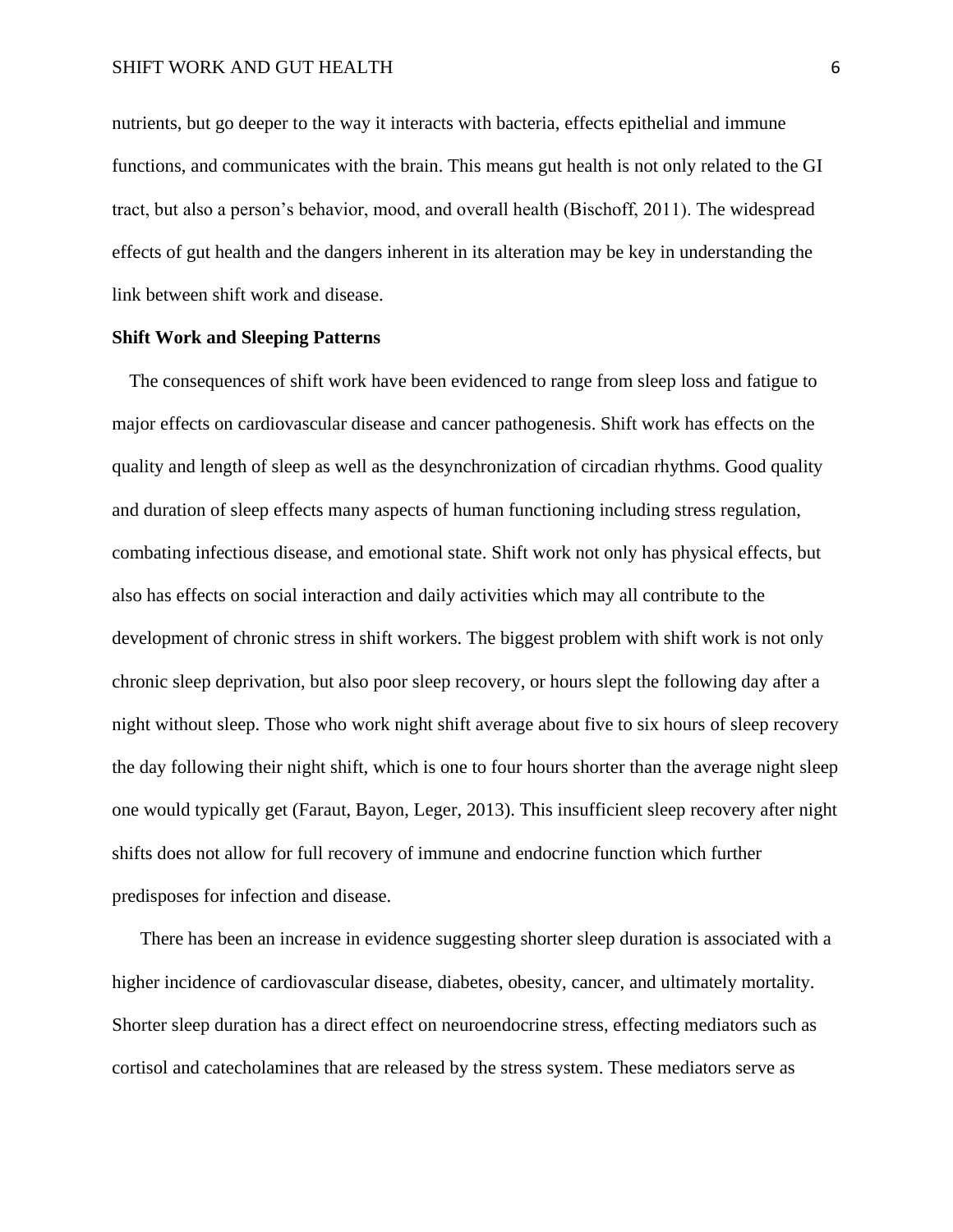markers of stress that can be measured in the blood, saliva, and urine. Cortisol naturally follows a diurnal rhythm meaning it is released at scheduled times throughout the day – high levels early in the morning and low levels in the evening and at night. Circadian rhythms, the sleep/wake cycle, light conditions, and patterns of activity all contribute to regulating this scheduled release of cortisol. This is where shift work is likely to throw off the body's typical rhythms. Working overnight causes a desynchronization of biological rhythms, shifts the sleep/wake cycle, and flips activity periods and light exposure periods from the usual patterns. Similarly, catecholamines – epinephrine and norepinephrine – are typically released at highest concentrations during the day and minimum concentrations at night. Shift work and changes in activity patterns, light exposure, and circadian rhythms also effects their release times (Faraut, Bayon, Leger, 2013). Unfortunately, there are consequences to these changes in the secretion of cortisol and catecholamines.

There are several examples and studies that reveal how changes in sleep patterns effect the changes in release of cortisol and catecholamines. For instance, transportation industry drivers who worked extended hours and lacked sleep recovery in between shifts revealed not only increased cortisol excretion, but also increased urinary levels of norepinephrine (Faraut, Bayon, Leger, 2013). Another study looked at 10 male long-distance coach drivers during a 49 hour driving shift. Urine samples were collected every four hours and revealed mean urinary excretion rates of epinephrine and cortisol to be higher than baseline levels (Sluiter, van der Beek, Frings-Dresen, 1998). Other studies have been done on medical residents who worked at night with an average night's sleep of two hours. After a 30-hour work shift residents of various ages and genders showed increased blood levels of norepinephrine compared to residents who had not worked an extended shift (Zheng et al., 2006). Other studies showed that after disruption of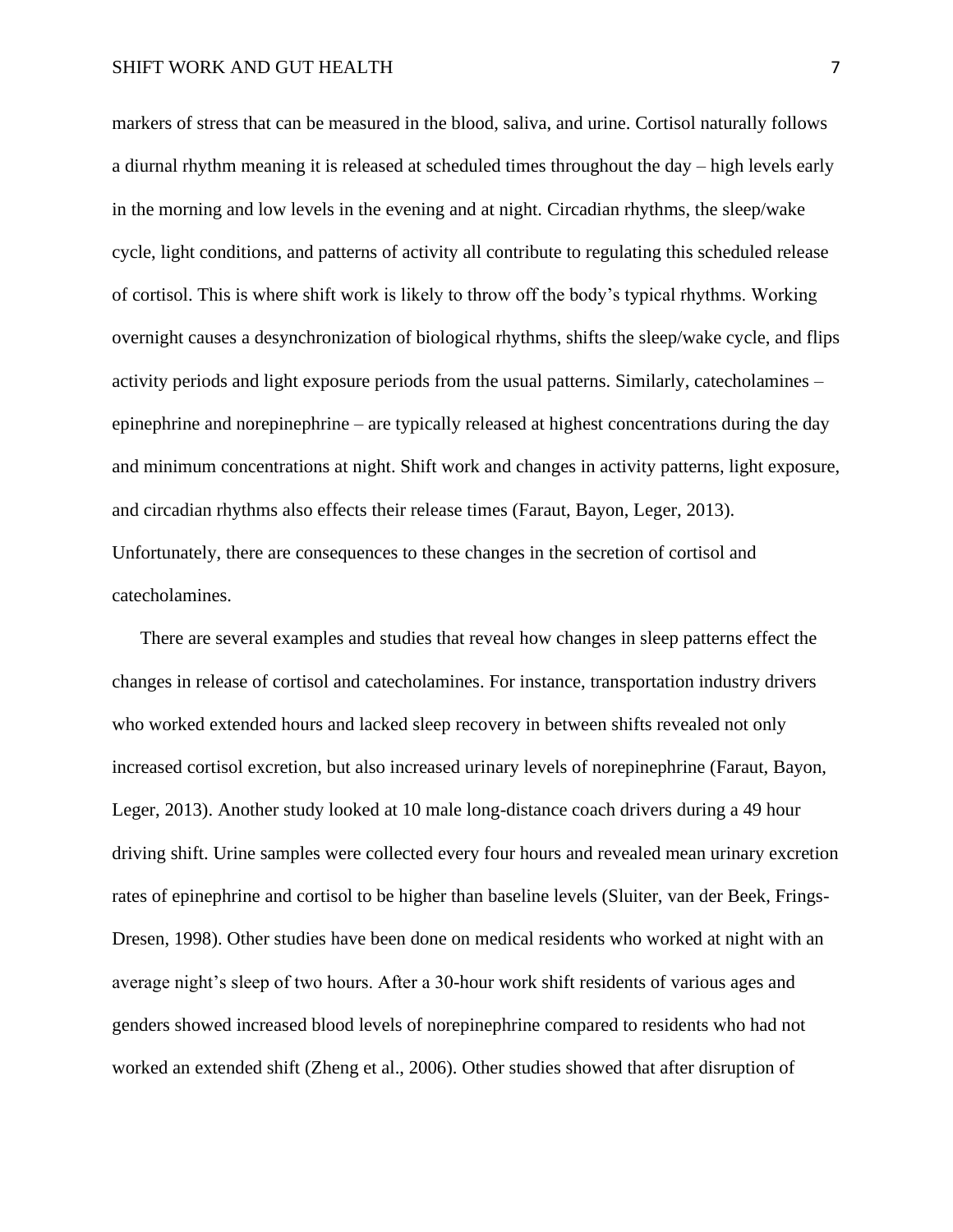cortisol circadian rhythms by shift schedules, night shift workers required over one week of sleep recovery to return to normal rhythms as compared with those who worked day shifts (Faraut, Bayon, Leger, 2013).

All of these studies conclude that shift workers show higher levels of cortisol and catecholamines over time; so, what does this indicate? Because cortisol and catecholamines are stress markers in the body, elevated levels reveal an elevated stress response in these workers. This deregulation of the stress system and its effect on the body needs to be considered as a major contributing factor to the higher risk of developing cardiovascular disease in shift workers. Shorter sleep duration and disturbed sleep cycles also has a direct effect on immune and inflammatory biomarkers. Circadian sleep/wake rhythms regulate the activity and expression of several immune cells in the body. Some immune cells such as monocytes peak during the night, while others such as natural killer cells and neutrophils peak during the day. Several cytokines such as tumor necrosis factor follow diurnal rhythms with the highest levels during nighttime sleep. All of these release patterns are regulated by the bodies regularity of sleep patterns (Faraut, Bayon, Leger, 2013; Zheng et al., 2006; Sluiter, van der Beek, Frings-Dresen, 1998).

Several studies have been done to show this relationship between changes in the highs and lows of immune cell rhythms and sleep regulation. One study looked at shift work in nurses over time and the effect of fatigue on immune function. Following a long shift, natural killer cell activity was reduced compared to activity at the beginning of the shift. The decrease in natural killer cell activity was more pronounced in those with greater fatigue and drowsiness (Faraut, Bayon, Leger, 2013). Other studies have revealed that shift workers have higher leukocyte counts than typical day workers. One study involving 107 daytime workers and 101 shift workers – all of which had no history of inflammatory disease – revealed a higher rate of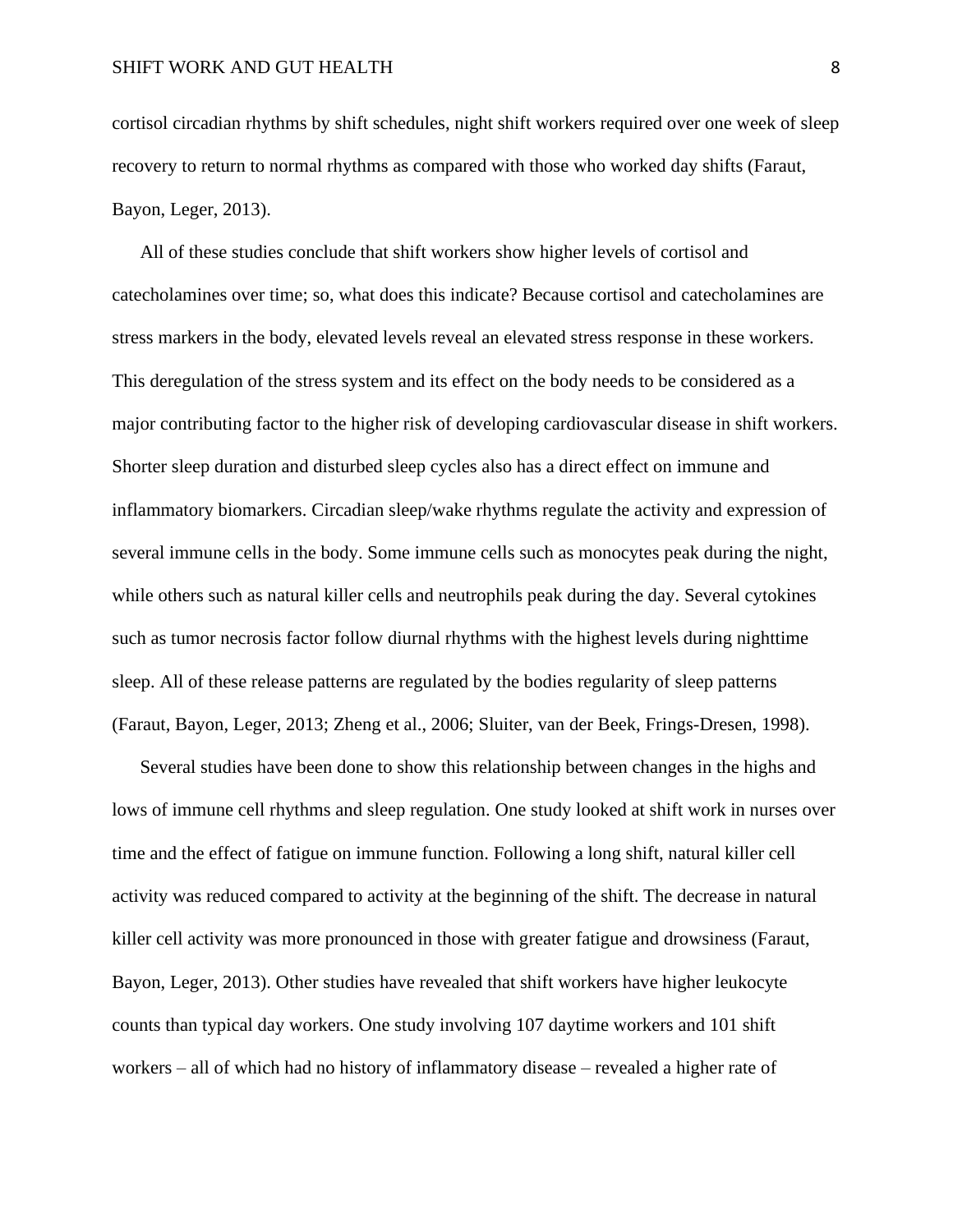subjective poor sleep directly correlated with an increase in leukocyte counts. A higher leukocyte count was correlated with shift work regardless of smoking, age, or physical activity (Faraut, Bayon, Leger, 2013). Blood counts of leukocytes has been shown to be a powerful predictor of restin levels, which is an adipokine that has direct effects on promotion of endothelial cell activation and is an inflammatory marker for atherosclerosis. Elevated leukocyte blood levels correlated to elevated restin levels in these rotating shift workers compared to day workers (Faraut, Bayon, Leger, 2013).

Another common inflammatory marker in the body is C-Reactive protein (CRP). Levels of CRP were evaluated in medical residents after a 30-hour extended shift compared to the same residents after a non-extended work day. Following the extended work shift, residents had five times higher CRP levels compared to after a non-extended shift (Zheng et al., 2006). These changes – increased leukocyte levels, increase in proinflammatory cytokines including CRP, and decreased natural killer cell activity – could be a defensive strategy of the immune system in response to circadian changes and sleep loss. The effects of these immune changes may have great clinical significance.

All of these neuroendocrine and immune changes, as well as circadian misalignment may ultimately reveal shift work as a possible carcinogen and cause of cardiovascular disease. The forced desynchronization of body rhythms that shift work causes could lead to increased oncogenesis. The alterations in circadian cell cycles may lead to uncontrolled cell division and growth. Changes in immunity may also be a large contributor to oncogenesis. Natural killer cells in the body typically exert cytotoxicity against cancer cells; however, shift workers have shown decreased natural killer cell activity following loss of sleep which is a huge consequence to the body's natural defense system against cancer development. The increase in pro-inflammatory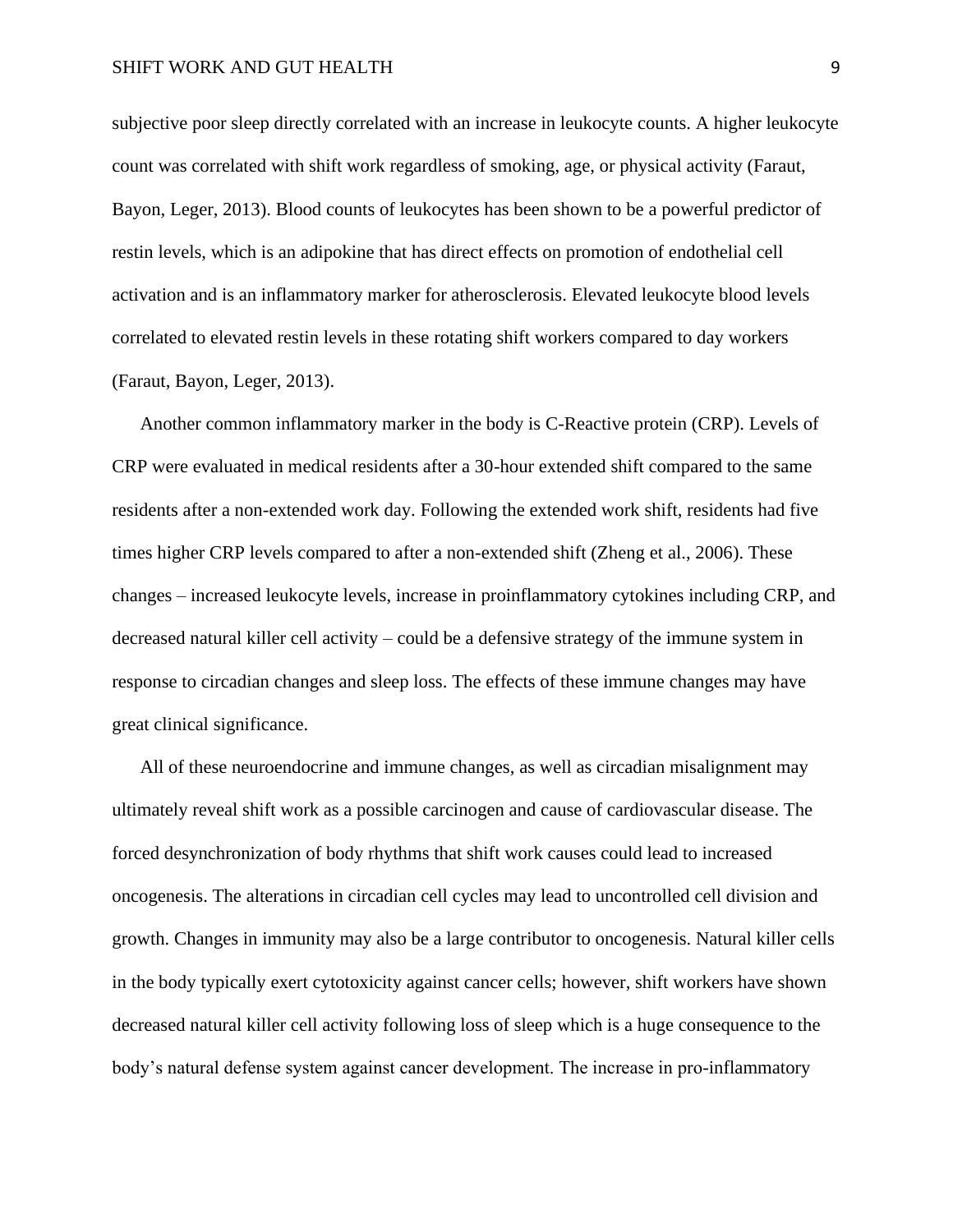cytokines in shift workers which indicates a pro-inflammatory state in the body – that may progress to chronic inflammation – also increases the risk of oncogenesis, particularly in the colon and prostate. As stated, shift workers showed higher leukocyte counts as well as a proinflammatory state (Faraut, Bayon, Leger, 2013; Zheng et al., 2006; Puttonen, Viitasalo & Harma, 2011).

The longer employees work in night shift schedules, the more likely they are to develop heart disease. This is largely supported by the studies of neuroendocrine stress and immune responses just discussed. Endothelial dysfunction as a result of increased restin levels is a major cause for atherosclerosis in the body. Also, during typical body rhythms of nighttime sleeping, blood pressure decreases by 10-20% compared to daytime blood pressure (Faraut, Bayon, Leger, 2013). This is called "nocturnal dipping" and is mediated by a decrease in the sympathetic output at night. As night shift workers are shown to have high levels of cortisol and catecholamines which indicate a continued increase in sympathetic output and the stress repose, they are lacking this "nocturnal dipping". This is considered a strong risk factor for cardiovascular risks including hypertension (Faraut, Bayon, Leger, 2013 & Puttonen, Viitasalo & Harma, 2011).

Sleep loss causes significant increases in stress and immune markers, indicating sleepdependent interactions between the central nervous and the neuroendocrine and immune systems. These changes occur in all subjects who are sleep-deprived, but occur to a lesser extent when sleep loss is counterbalanced with scheduled napping. During the early hours of slow-wave sleep (SWS), there is the minimum amount of cortisol release compared to the maximum amount of growth hormone release. This means the SWS period of sleep suppresses the release of the mediators of the stress response that cause so many harmful effects in the body. SWS sleep inhibits the hypothalamic-pituitary-adrenal (HPA) axis, thereby inhibiting cortisol and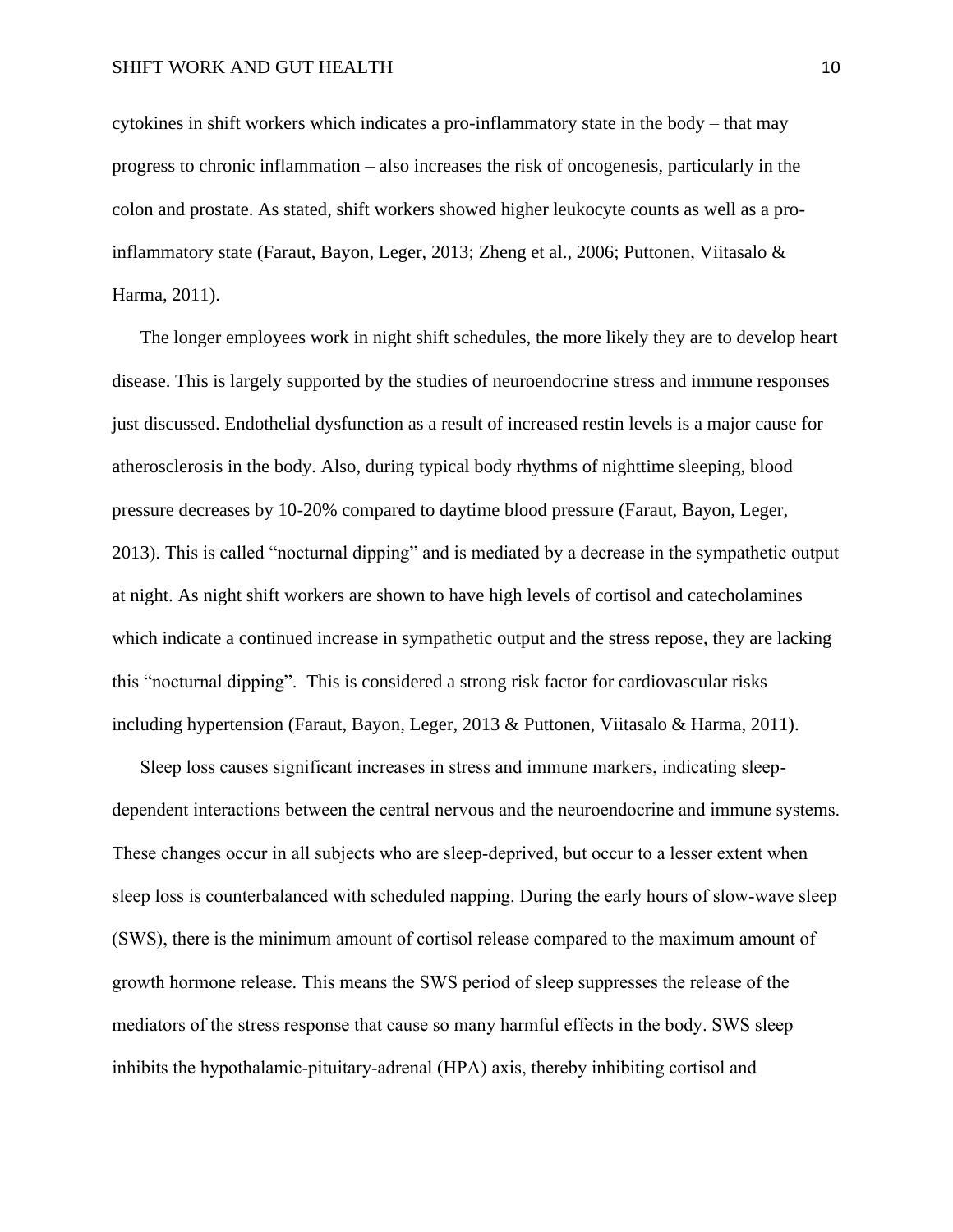catecholamine release from the sympathetic adrenal system, making this phase of sleep stressrelieving. Importantly, SWS can be achieved without having a full night's sleep, rather one can enter SWS during a short nap, and experience the same stress relieving effects. In a study of sleep-restricted intern residents who experienced only two hours of overnight sleep, a 30-min midday nap showed an improvement in alertness as well as normalizing leukocyte values during the following night of recovery sleep. This means simply taking a standard recovery night of eight hours after sleep restriction is less effective at normalizing leukocyte counts than when a midday nap is taken prior to the recovery night. So, napping does not just make one more alert, but it is stress-relieving by decreasing cortisol levels in the body and normalizing leukocyte levels after sleep (Faraut, Bayon, Leger, 2013).

#### **Sleeping Patterns and Gut Health**

The gut microbiota refers to the population of microbes living in the intestinal tract, with varying composition among every individual. The gut microbiota is mainly composed of Bacteriodetes and Firmicutes which encapsulate thousands of individual types of bacteria. At birth, humans are sterile with no bacteria in the gut, but the intestines are quickly populated with colonies from the mother and environment, and later from the diet (Vrieze et al., 2010). Gut dysbiosis is the term for when there is a disruption in the normal and healthy balance of bacteria in the gut, usually as a consequence of some type of stress. This may include pathobionts which are microbes in the intestines which have the potential to cause harm to the host (Reynolds et al., 2016b). Recent research has revealed circadian disruption and sleep loss – as in shift work – can cause dysbiosis in the gastrointestinal tract. Dysbiosis leads to problems in the integrity of the epithelial barrier of the intestines and is associated with an increased inflammatory response in the gut. Both of these are important factors in the onset of metabolic disease (Reynolds et al.,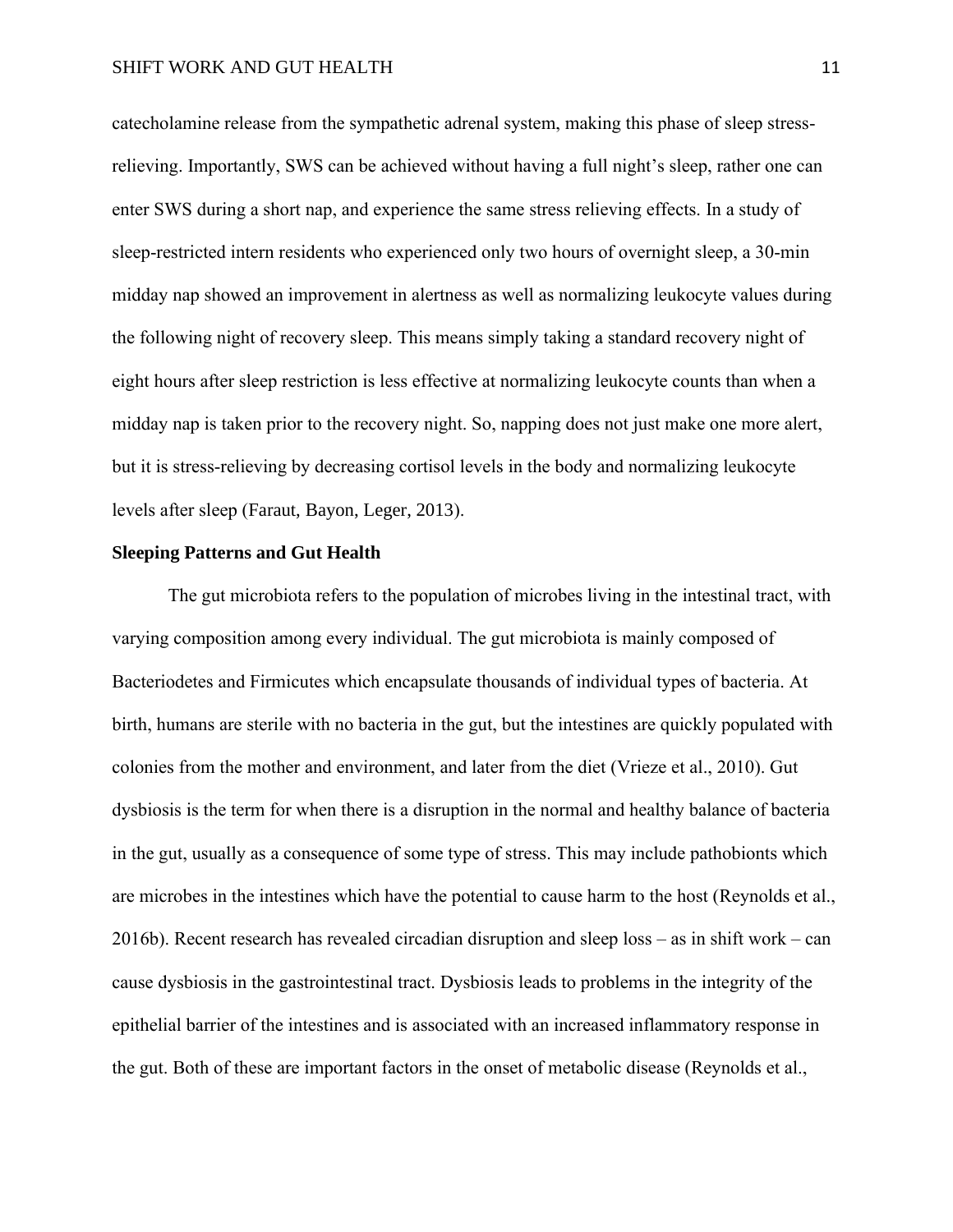2016a). There have been studies that have showed a connection between dysbiosis and circadian disruption, both in mice and human subjects, and this connection is vital for those who suffer chronic sleep loss and circadian disruption in the understanding of the onset of metabolic disease (Ley et al., 2005).

Individual bacterial species in the gut microbiome can impact disease related symptoms, so shifts in the bacterial colonies that are present in the gut can prompt specific disease-inducing activity (called "dysbiosis") or disease-protective activity (called "probiosis"). Some beneficial effects of gut microbiota include immune cell development and homeostasis, food digestion, support of fat metabolism, homeostasis of the epithelium, enteric nerve regulation, and promotion of angiogenesis. Inversely, a poorly adapted microbiome can impair these functions of homeostasis resulting in diseases ranging from allergies, inflammatory bowel disease, obesity, cancer, and diabetes. It is expected that gut microbiota would have an effect on intestinal disease due to the close proximity of the two; however, the effects of the gut microbiota have been shown to be more far reaching than just local effects, extending to other organ systems and even the brain. Dysbiosis has been linked to many diseases in the past including IBD, certain cancers, heart disease, and metabolic syndrome (Holmes, et. al. 2011).

While the overarching characteristics of the gut microbiota are the same in every human, there is large variability in the actual microbiota of each individual as it is affected by age, diet, and presence of disease. For example, the microbiota of mice (who share similar gut microbiome makeup to humans) who are obese show 50% less Bacteriodetes along with increased amounts of Firmicutes compared to non-obese humans. There are also increased amount of Lactobacillus in these obese subjects as well as an overall decrease in diversity of bacteria (Ley et al., 2005). Reynolds, et. al. (2016b) recounts two studies that looked at the impact of gut microbiota on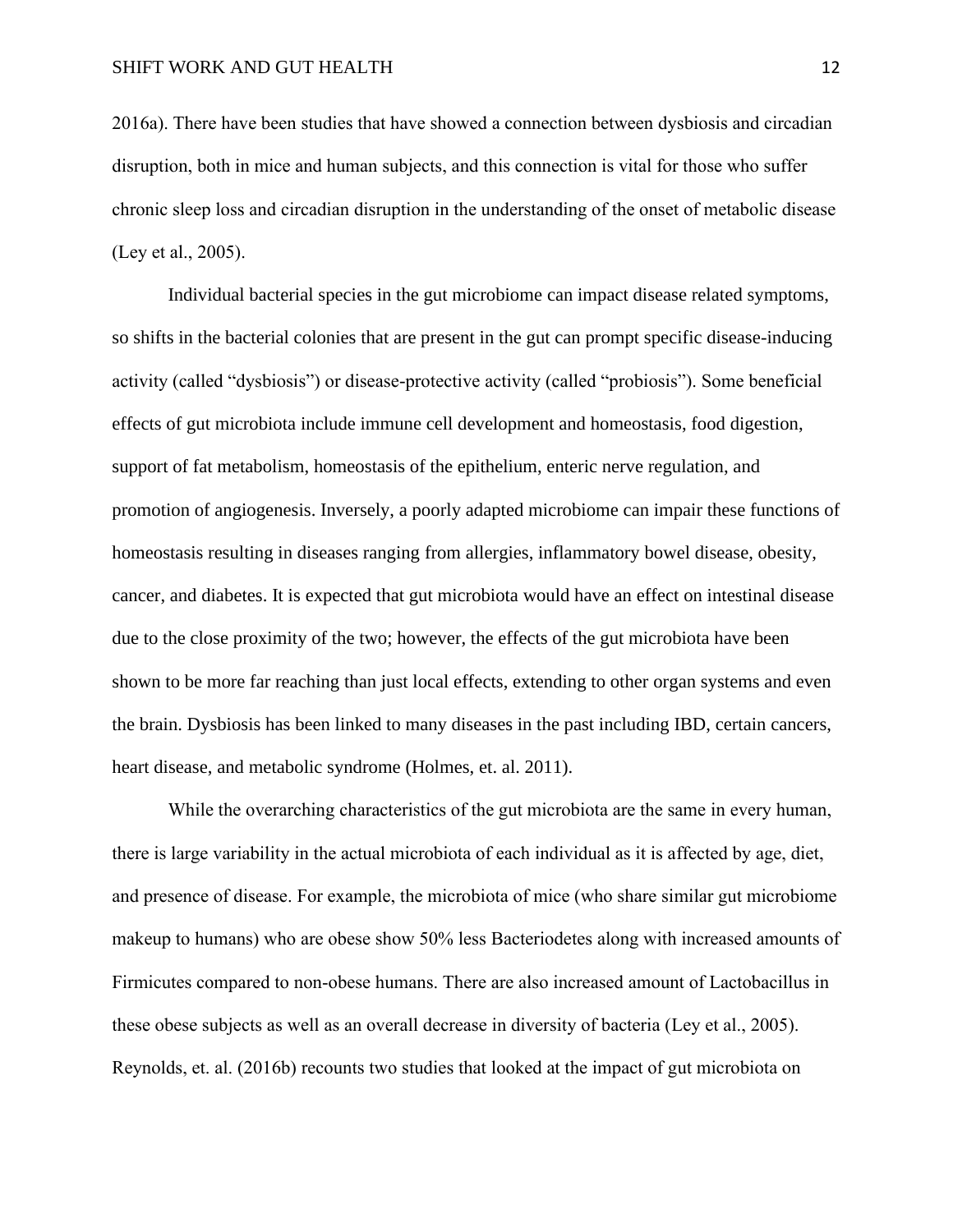obesity. In one study, a fecal transplant from obese mice to non-obese mice resulted in onset of obesity of the originally non-obese mice independent of changes in diet (Reynolds et al., 2016b).

Taking this further, another study transplanted the gut microbiota of two human twins – one of whom was obese and one non-obese – into germ-free mice. These mice then took on the same body mass profile as the human from whom they received the gut microbiota – mice who received the microbiota from the obese twin showed greater body mass index than the other group of mice (Ridaura et al., 2013). This reveals an obvious relationship between bacteria in the gut and obesity. There is also strong evidence that supports a relationship between disruption of gut microbiota and type 2 diabetes. Upon examination, the gut environment of individuals with type 2 diabetes reflects gut microbial dysbiosis. These individuals have decreased amounts of butyrate-producing bacteria. Butyrate is associated with good health as it is an energy source for colonic epithelium, an important mediator of the inflammatory response in the colon, and a regulator of fat storing gene expression in adipocytes. The gut environment of people with type 2 diabetes also has an increased prevalence of opportunistic pathogens and increased oxidative stress which are indicative of metabolic disease. This all suggests a strong relationship between gut microbial dysbiosis and metabolic disease (Reynolds et al., 2016b).

Microbial resilience refers to the capacity of the gut microbiota to maintain a stable and balanced state despite disruptions and invasions. In diseases like obesity and diabetes, there is a loss of microbial resilience, possibly due to stress on the body (Kerr et al., 2015). Stress has been shown to disrupt the gut microbiota, which is revealed to contribute to poor health. As already discussed, those with disturbed sleep patterns and loss of sleep remain in a prolonged increased stress response identified by high cortisol levels in the body. This increase in physiological stress has a direct effect on the gut microbiota. A healthy gut environment is able to restrict the impact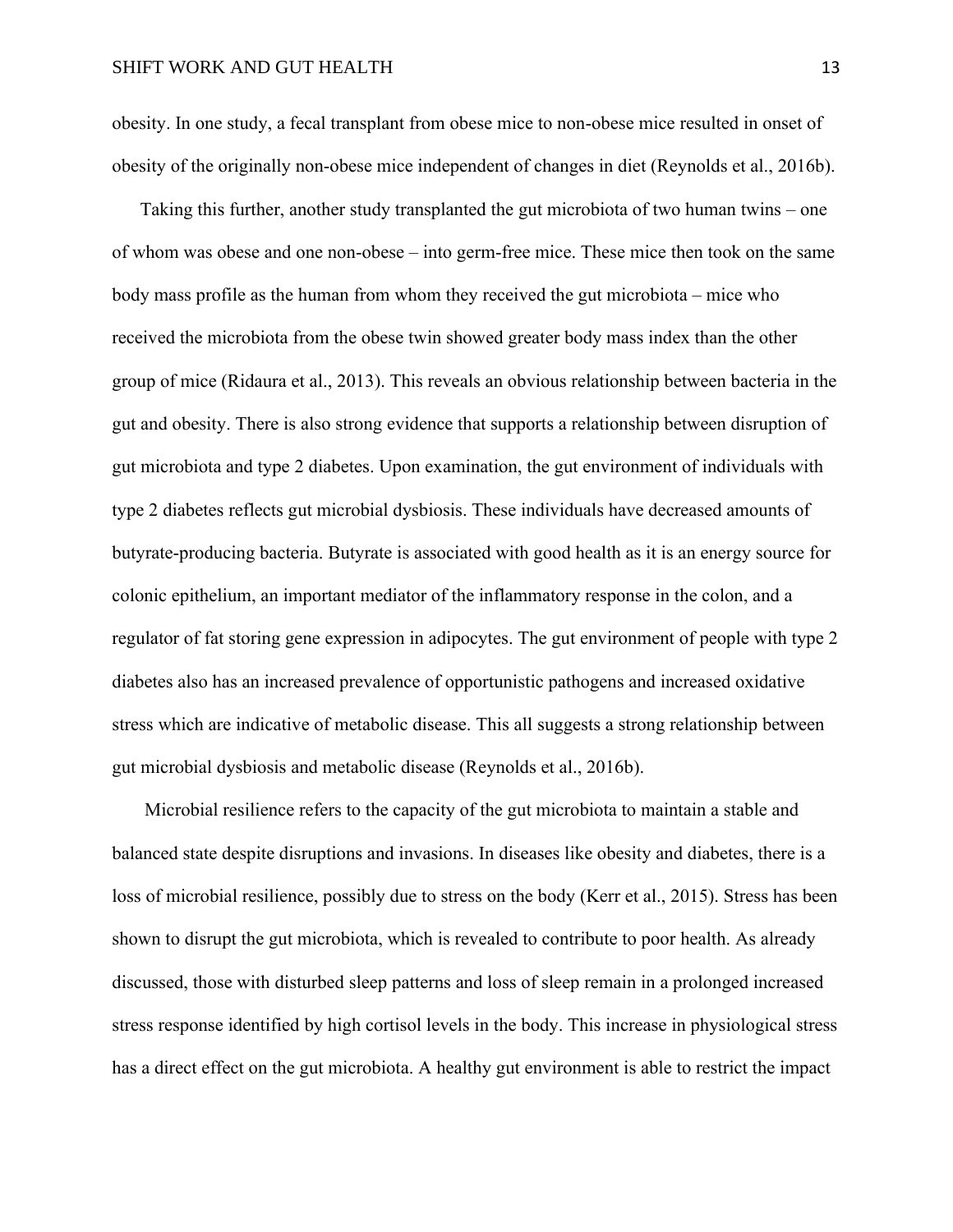of microbes on the body and support the action of anti-inflammatory bacteria. Stress disrupts this homeostasis of the gut environment by increasing gut permeability to harmful microbes as well as increasing the proliferation of these harmful bacteria. When the epithelial barrier in the gut is compromised this results in greater permeability, allowing more microbes to penetrate the epithelial barrier and enter the gut, which is a major contributor to pathological inflammation. This process is called bacterial translocation. Increased intestinal permeability is also called a "leaky gut," and this is heavily associated with metabolic disorders as well as other disorders such as liver diseases and autoimmune disorders. The leaky gut allows an increase in inflammatory microbial lipopolysaccharide and other bacteria to penetrate the body. This may be due to dysbiosis in the small intestines that causes an overgrowth of bacteria which promotes altered GI permeability. This ultimately disturbs the relationship between the microbiota and the immune system of the host body, causing an increase in secretion of proinflammatory cytokines which leads to a state of low-grade, continuous inflammation. This low-level chronic inflammation is hallmark of metabolic dysfunction (Kerr et al., 2015).

The increased inflammation due to intestinal permeability goes hand in hand with the increase in inflammatory cytokines due to sleep loss discussed previously, revealing that a relationship exists between inflammation, metabolic function, and gut microbiota (Zheng et al., 2006 & Kerr et al., 2015). Sleep loss causes the stress response which causes a disruption in gut microbiota which initiates the inflammatory process which is the basis for metabolic dysfunction (Reynolds et al., 2016b). Because of this, the GI barrier is vital in understanding the mechanisms that contribute to a healthy gut, as impairment of the GI barrier increases the risk for development of infectious, inflammatory, and functional gastrointestinal diseases. The effects are even more far reaching as disruption of the barrier can contribute to diseases that extend outside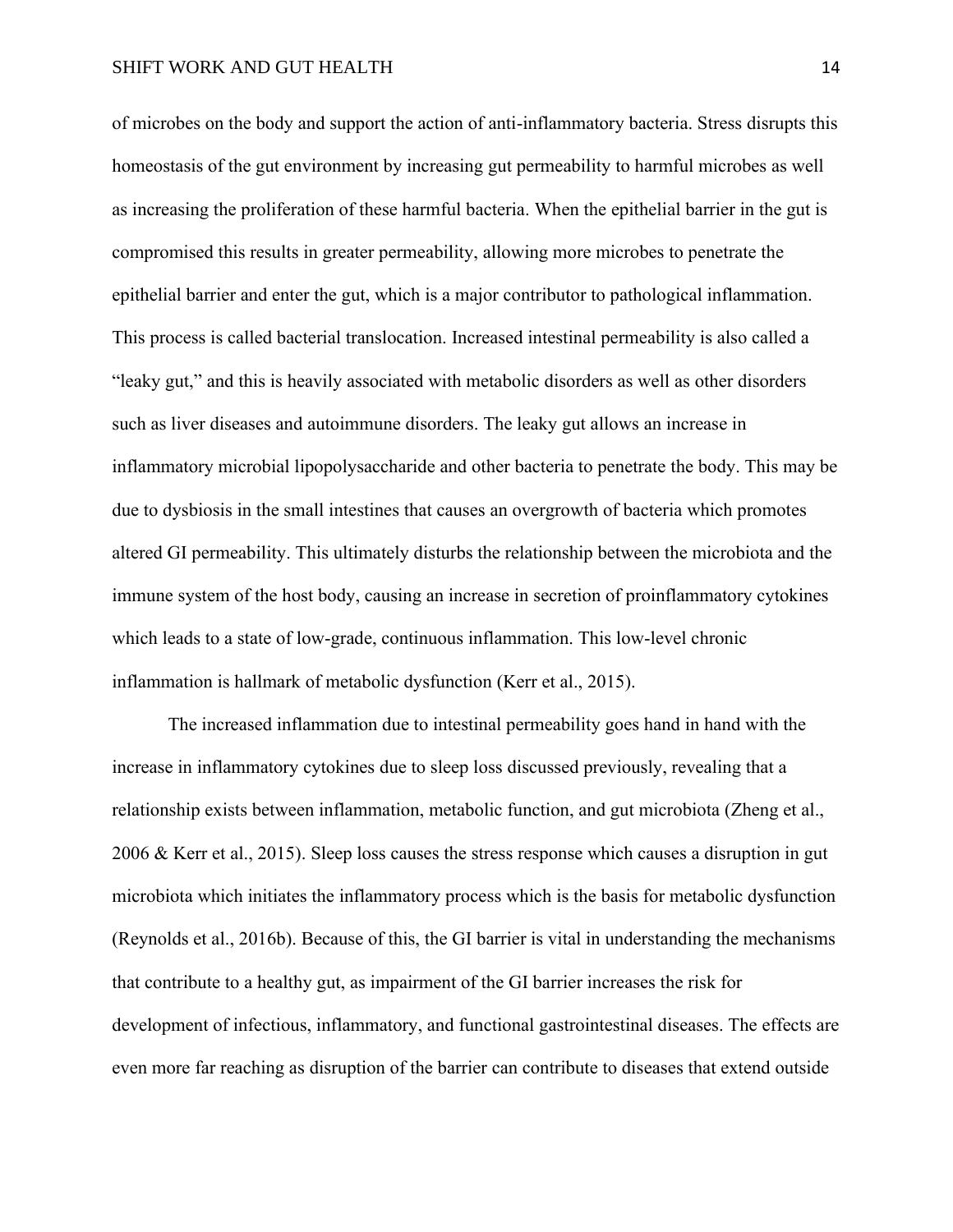of the gut, including metabolic disorder (Kerr et al., 2015 & Ley et al., 2005).

Inadequate sleep increases the risk for age-related cognitive decline, and research suggests a role of gut microbiota in this. Partial sleep deprivation that alters the human gut microbiome is also associated with cognitive changes, including learning and memory (Bruce-Keller et al., 2015). A study by Anderson, et. al. (2017) was done to determine the relationship between gut microbiome, sleep quality, and cognitive flexibility. In this study, stool samples from thirty-seven participants were provided for gut microbial sequencing. These participants also participated in a sleep quality index test as well as a cognitive function test. The results showed that better sleep quality was associated with better performance on the cognitive test as well as higher proportions of the gut microbial phyla Verrucomicrobia and Lentisphaerae. Cognitive function performance correlated with higher proportions of these two phyla. This means that lower proportions of Verrucomicrobia and Lentisphaerae are associated with poor sleep quality, and this may contribute to metabolic dysfunction and obesity. Lower proportions of Verrucomicrobia are seen in prediabetes and lower proportions of Lentisphaerae are associated with greater weight gain (Arble et al., 2015). The gut microbiota is implicated in several diseases including obesity, diabetes, and cardiovascular dysfunction which are all risk factors for the development of dementia. This and other recent studies have shown that increased incidence of sleep restriction alters the composition of the microbiome in healthy, young males, so this is not an issue that only effects the older adult population. These results emphasize the question of whether improving microbiome health may buffer against sleep-related cognitive decline, in part by decreasing the incidence of other metabolic diseases (Anderson, et. al. 2017 & Bruce-Keller et al., 2015).

### **Shift work and Eating Habits**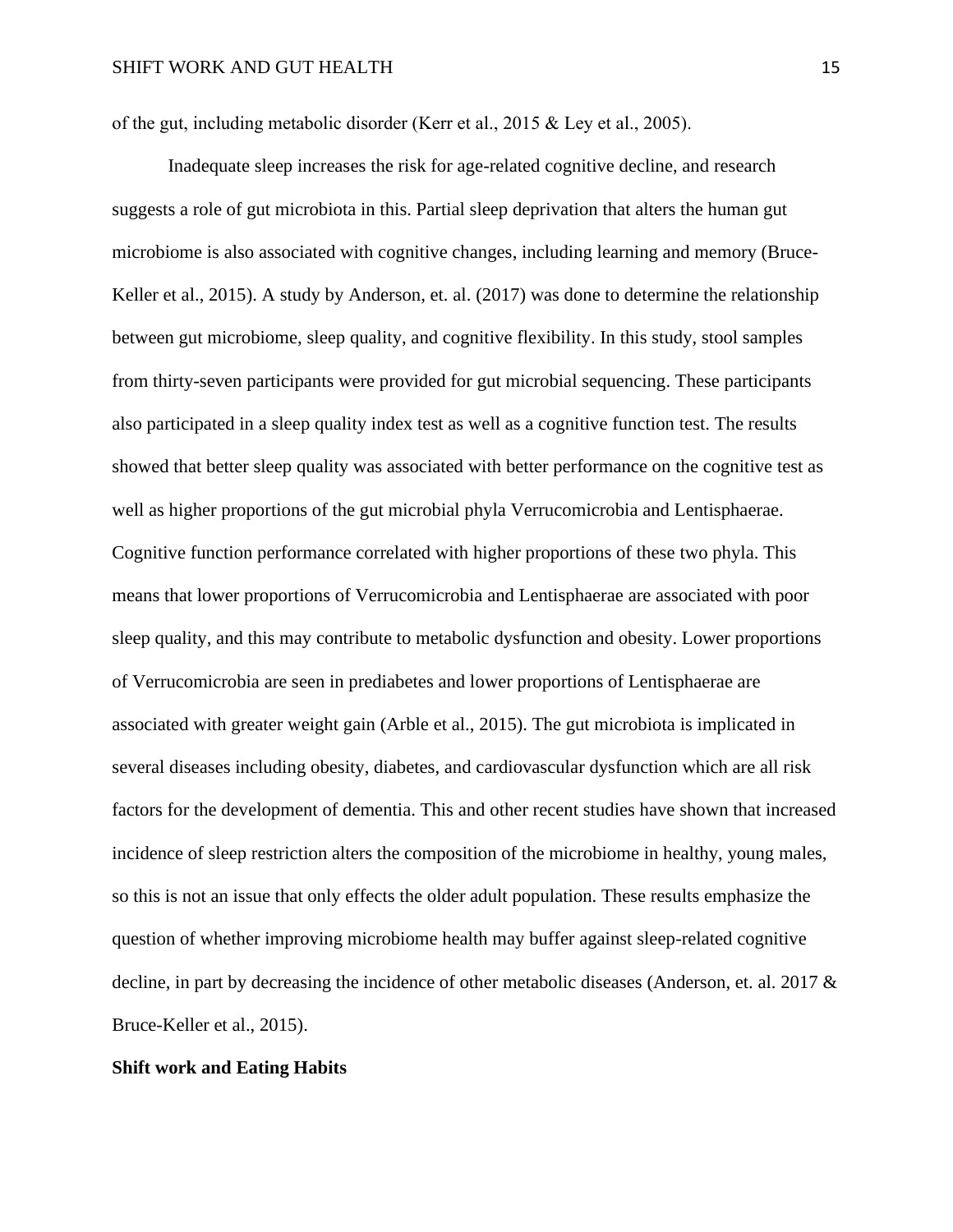Shift work has often been associated with abnormal eating behaviors that may, along with altered sleep, be linked to the prevalence of stress and diseases in night shift workers. These abnormal eating habits could be attributed to many things including time constraints, food availability, exhaustion, stress, and altered social patterns. Shift work disrupts the normal patterns of social life and eating habits. Many shift workers do not have a protected break time to eat, which can lead to snacking and grazing throughout the shift instead of consuming one full meal. Processed foods are often easy and fast which appeal to this population who do not get many breaks or have many food options to choose from (Wong et al., 2010). Foods high in sugar are easy and convenient to overcome cravings and exhaustion during long shifts. Past studies have shown that nurses on average consume more sweet food, high fat food, and fast snack food during night shifts to stay awake and have energy during longer shifts (Lancaster et al., 2001).

Wong et al. (2010) completed a study of 662 nurses working shift duties to show the positive association between shift work and abnormal eating behaviors. This study looked at emotional eating behaviors by evaluating individuals' self-perception of body weight changes, tendencies towards overeating, perceived organizational support (POS), and using the Dutch Eating Behavior Questionnaire (DEBQ). The DEBQ has three categories that were evaluated. The first was emotional eating in response to emotions like anxiety, stress, or fear. The second was external eating or eating in response to the sight or smell of food. The third was restrained eating or overeating after stopping a diet or a period of losing weight. The results showed 66.4% with abnormal emotional eating, 61.4% with abnormal external eating habits, and 64% with abnormal restraint eating. Many of these participants also perceived themselves to be overeating or gaining weight. This study concluded nurses and other shift workers need to be given healthy night snack options at greater convenience as well as education programs on healthy eating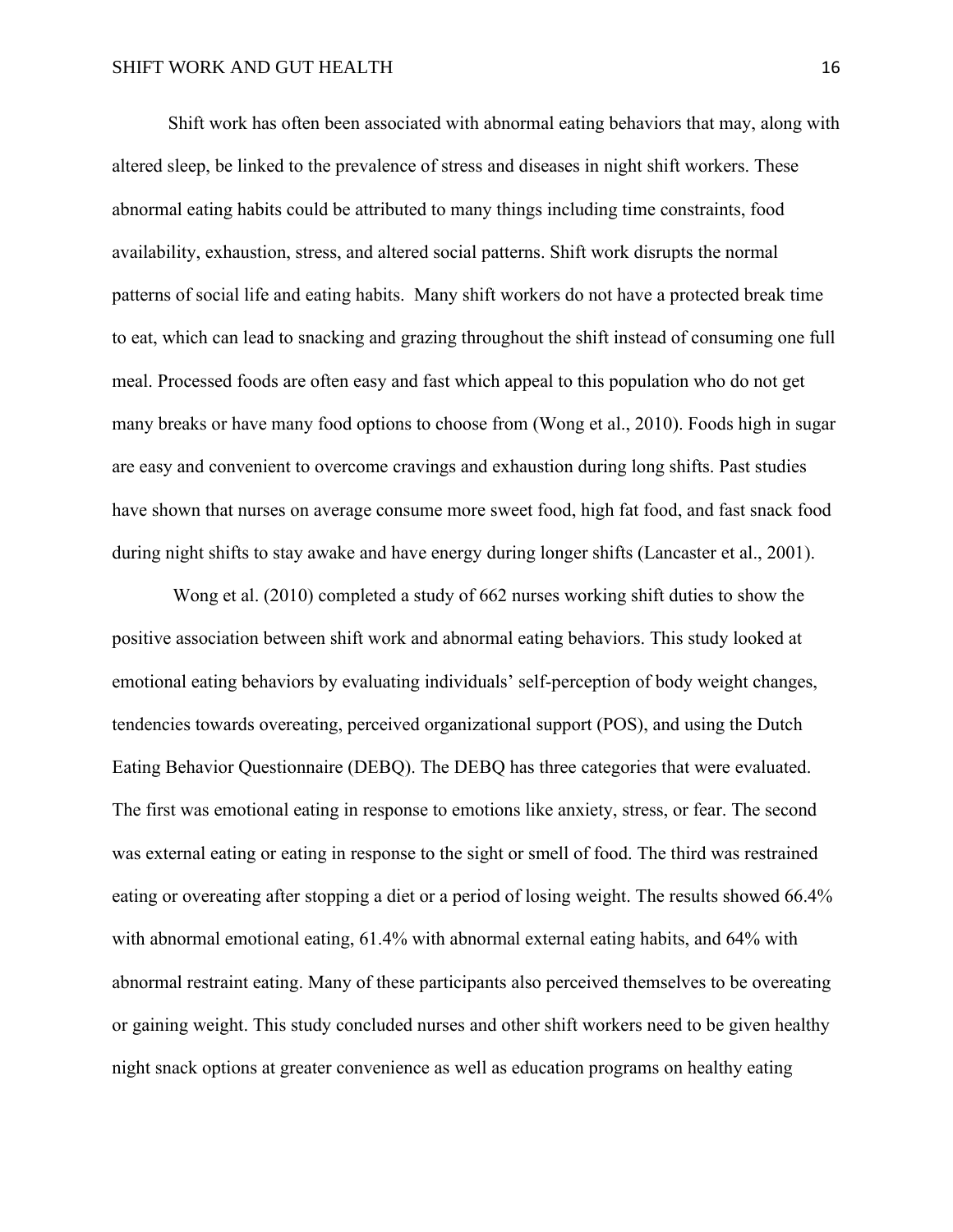habits (Wong et al., 2010).

Eating during abnormal circadian phases has been shown to also have an impact on cardiovascular risk. The increase in lipid, glucose, and protein levels after eating can lead to oxidative stress which is often associated with a higher risk for atherosclerosis. This means eating a meal high in lipids and carbohydrates and remaining in a state of hyperglycemia and hyperlipidemia is associated with increased oxidative damage that is linked to atherogenesis and cardiovascular risks as well as cancer pathogenesis (Faraut, Bayon, Leger, 2013). Lab studies have shown meals consumed during the night compared to during the day result in an impaired lipid and glucose tolerance which predisposes to longer periods of hyperglycemia and hyperlipidemia during the night (Faraut, Bayon, Leger, 2013). Studies have also shown night shift workers display significantly higher carbohydrate, specifically sweets, intake than day shift workers, as well as significantly lower intake of vegetables with high anti-oxidant capacities (Scheer et al., 2009). This shows night shift workers should be encouraged to eat fruits and vegetables rather than meals high in lipids and proteins because of the bodies altered nighttime metabolism.

Studies have also revealed sleep plays a role in the regulation of glucose metabolism, which is important here in its relationship to the development of type 2 diabetes. A balanced level of glucose in the body, or glucose homeostasis, depends on the balance between the liver's production of glucose and the tissue's use of glucose. This is largely dependent on the beta cells in the pancreas and their ability to release insulin both acutely and in a sustained manner. It is also dependent on insulin's ability to inhibit glucose production and promote the disposal of glucose by the tissues. Both the function of beta cells and insulin have been shown to be impacted by sleep. Periods of sleep disturbance or loss of adequate sleep have been linked to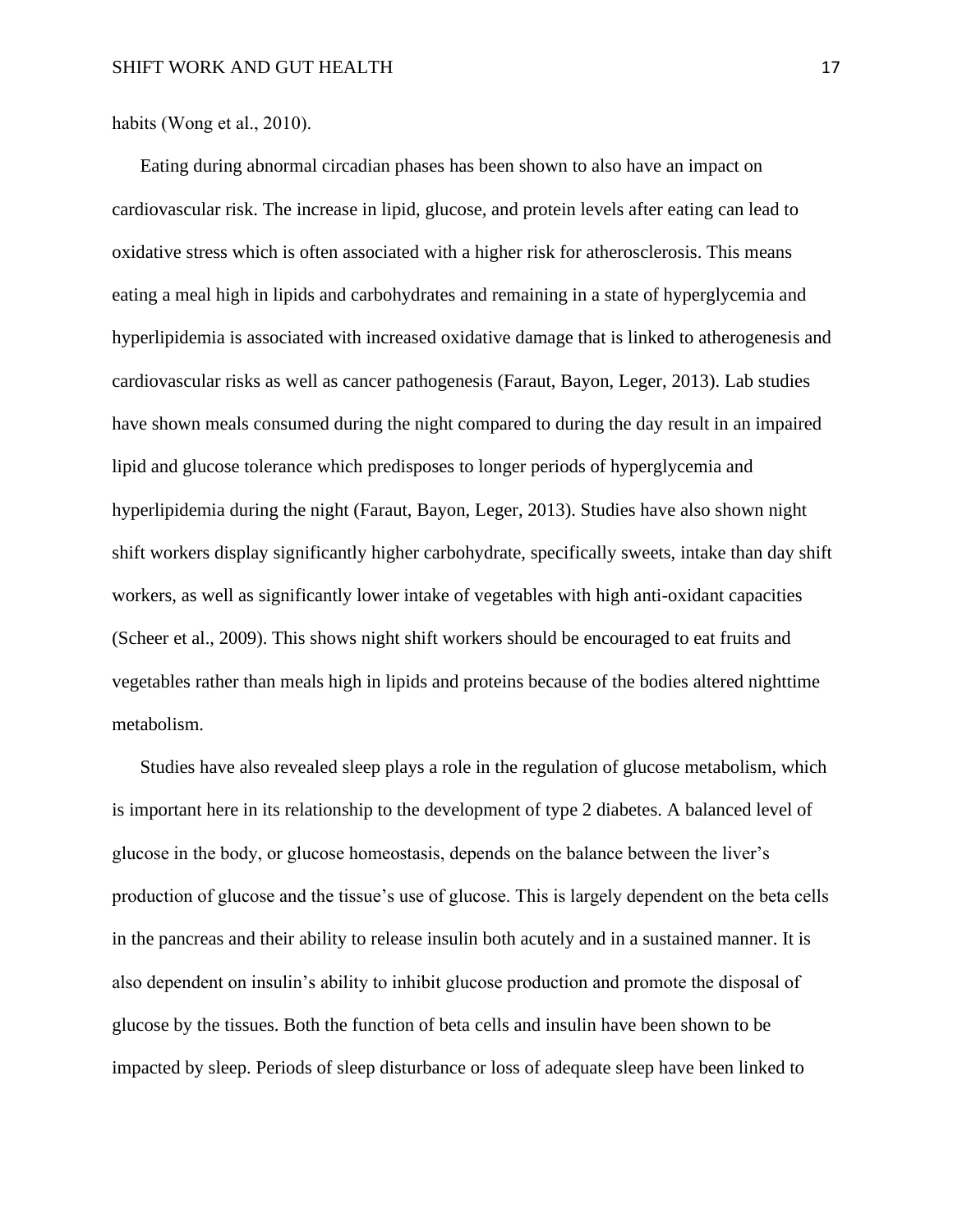insulin resistance and decreased glucose tolerance. Insulin resistance is when the body requires higher levels of insulin to reduce the same amount of blood glucose levels, or in other words, the body stops responding as well to insulin. Insulin resistance is a major risk factor for the development of type 2 diabetes. Glucose tolerance refers to how well the body's cells can absorb glucose, and impaired glucose tolerance means the body cannot regulate serum glucose as well (Spiegel et al., 2005).

One study evaluated eleven young, healthy males after six days of sleep restriction with only four hours of sleep per night followed by seven days of sleep recovery of twelve hours of sleep per night. The subjects revealed decreased glucose tolerance during the six days of sleep loss, mimicking a diagnosis of impaired glucose tolerance that is common in older adults. The subjects also revealed decreased insulin sensitivity in the morning after the six days of sleep restriction (Spiegel et al., 2005). Another study evaluated twelve healthy, young males after two consecutive nights of ten-hour sleep times compared to two consecutive nights of four-hour sleep times. After the two nights of short sleep times, the subjects showed higher glucose levels and lower insulin levels compared to the two days after long sleep times. They also showed an increased appetite for high carbohydrate content foods such as cakes, pastries, and bread following the sleep deprived nights (Spiegel et al., 2005).

Poroyko et. al. (2016) also performed a research study on mice to prove that sleep fragmentation causes coordinated changes in the microbiota which impacts its function, specifically in terms of insulin resistance. Sleep fragmentation can be related to the sleep loss characteristic of shift work. Evidence for increased insulin resistance was revealed in the study of adult male mice. They were randomly exposed to sleep fragmentation by employing intermittent tactile stimulation in the cage causing many episodes of arousal throughout the sleep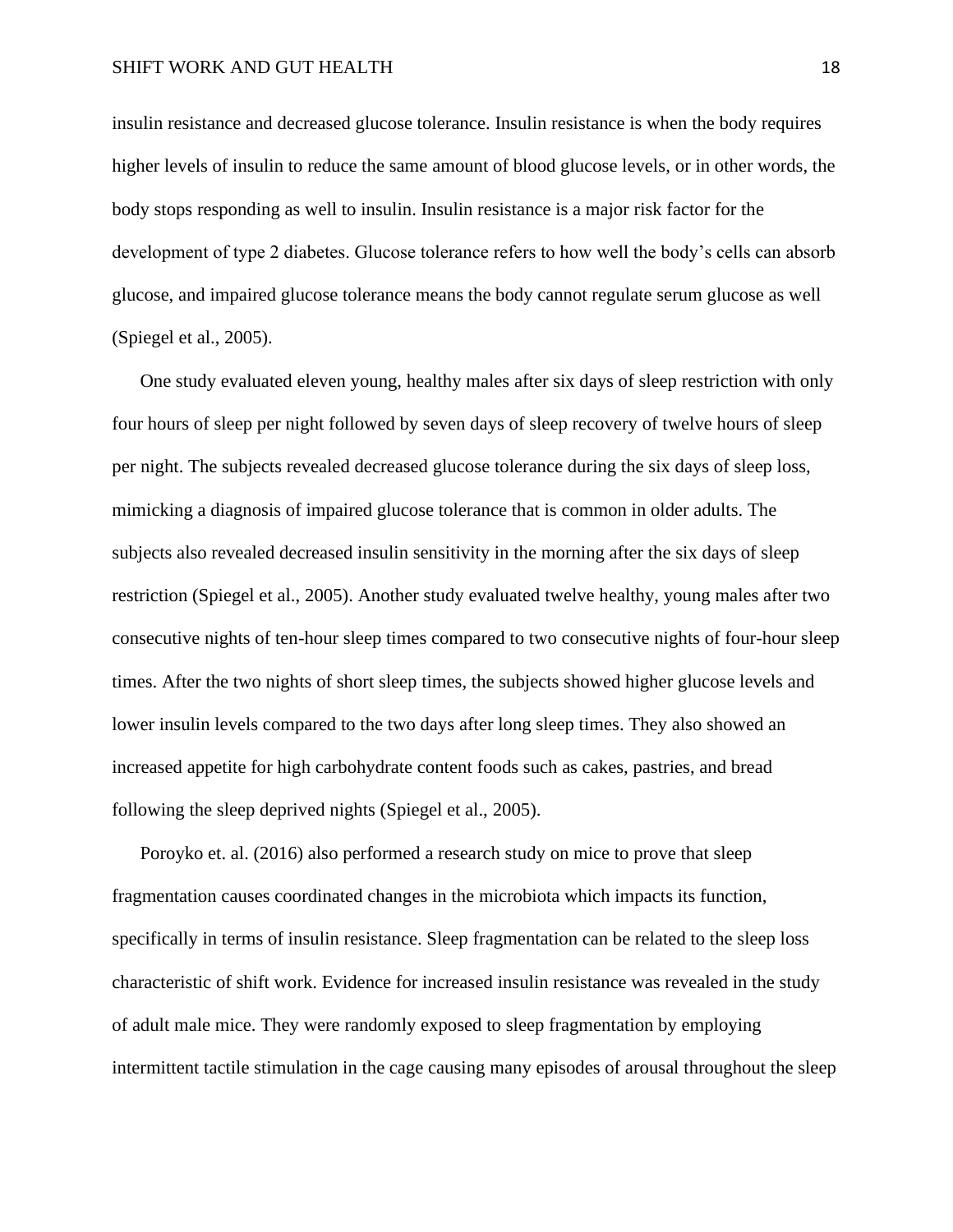period. This prevented good and long-lasting sleep in the mice. Sleep fragmentation was implemented for four weeks, and then recovery lasted for two weeks after that. The homeostasis model assessment (HOMA-IR) was used to determine insulin resistance, which is represented by (fasting insulin x fasting glucose/22.5. The fasting HOMA levels were higher in mice exposed to sleep fragmentation than those who had normal sleep patterns, showing a relationship between sleep fragmentation and increased insulin resistance (Poroyko et al. 2016).

Typically, in normal sleep patterns, the body has low cortisol levels at night. Low cortisol levels cause an increase in insulin sensitivity. The pancreatic beta cells release of insulin is stimulated by parasympathetic activation and is inhibited by sympathetic activation. Therefore, any alteration in sympathovagal balance could disrupt the production of insulin. As stated previously, sleep deprived individuals show higher serum cortisol levels, revealing increased sympathetic stimulation. These elevated cortisol levels therefore result in reduced insulin sensitivity, or insulin resistance. As sleep deprivation becomes more chronic, the body seems to adapt as the initial impairment of glucose tolerance decreases and insulin resistance develops. This is where the major risk for metabolic disease like type 2 diabetes is seen (Spiegel et al., 2005).

## **Eating habits and Gut Health**

Because research has shown night shift workers are more likely to consume high sugar, carbohydrate, and fat content foods, it is important to consider the implications of these diet choices on the gut. Kong et al. (2014) conducted a study of 45 overweight and obese but otherwise healthy subjects, including six males and 39 females, where participants completed a seven-day dietary record and bio-clinical and fecal bacterial data. These subjects had no inflammatory or infectious diseases, cancer, cardiac diseases, or history of gastrointestinal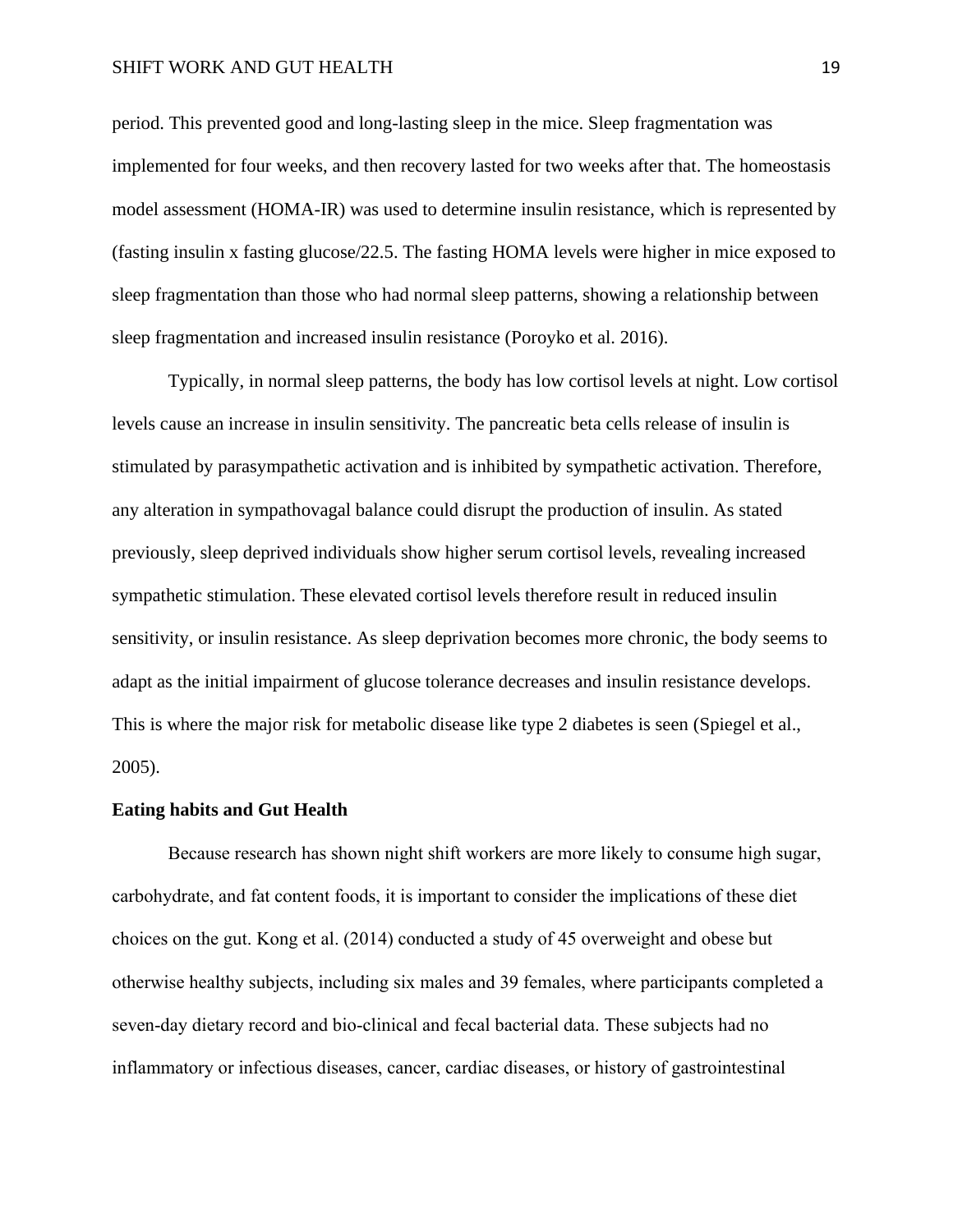problems. Seventeen normal-weight subjects were also included in the study as a control group. Dietary patterns, plasma and adipose tissue markers, and gut microbiota were evaluated. The participants were placed into three clusters based on their seven-day food intake journals. Cluster 3 had a healthier dietary pattern based on the food journals, while Cluster 1 had the least healthy dietary pattern. Healthier dietary patterns were characterized by higher consumption of fruits and vegetables and lower consumption of sweets and sugary drinks. Unhealthy dietary patterns were characterized by high consumption of potatoes, sweets, and sugary drinks (Kong et al., 2014).

Cluster 3 had the highest levels of anti-inflammatory cells and the lowest level of a systemic inflammatory marker, while cluster 1 showed the worst metabolic profile including higher levels of low density lipoproteins (LDL) cholesterol. Additionally, gut microbiota of subjects in Cluster 3 showed higher gene richness than the other clusters, which was related to lower levels of inflammatory markers. This gene richness was positively associated with consumption levels of fruit. Comparatively, the members of cluster 1 showed a decrease in gene richness of the intestinal microbiota. This low bacterial gene richness was associated with impaired glucose homeostasis and higher low-grade inflammation. This study was looking to draw the connection between dietary habits and changes in inflammation and metabolic markers by looking at the role of gut microbiota. Gut microbiota has been shown to be involved in the development of metabolic syndrome and low-grade inflammation associated with obesity. This is linked to the research discussed earlier showing how increased cortisol levels caused sustained low grade inflammation in the gut. This research reveals that not only disrupted sleep patterns, but diet as well has an impact on inflammation in the gut which is a risk factor for several metabolic diseases. Interestingly, there were no notable differences in BMI or weight loss between the three clusters of differing eating habits in this study. While there is no evidence that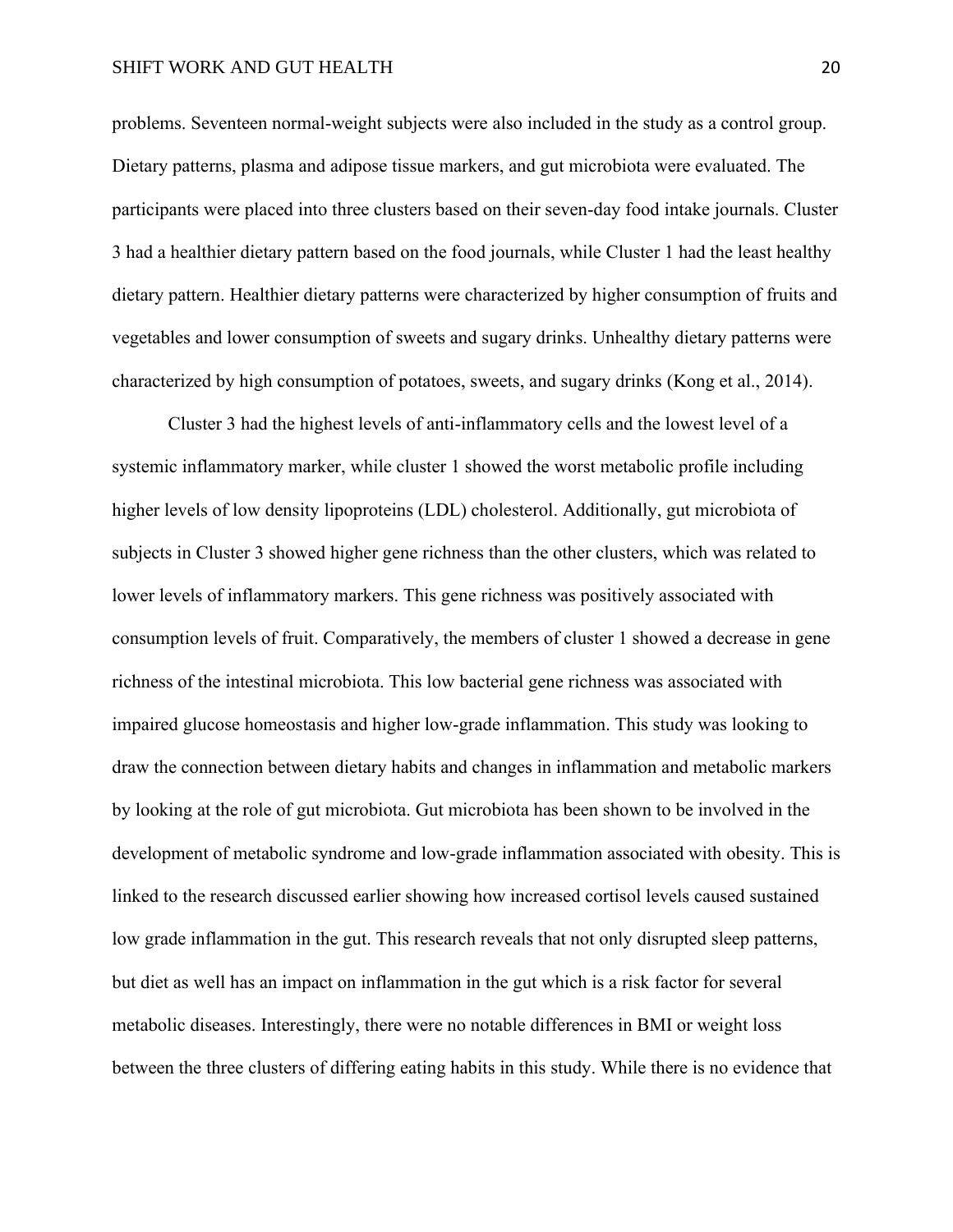these healthier eating patterns have an impact on body weight, the evidence does suggest that a healthier eating pattern creates an environment in the gut microbiota that may protect against the development of metabolic disease and inflammation (Ahluwalia et al., 2013 & Kong et al., 2014).

Many of the body's peripheral appetite-regulating systems, such as gut hormones, are regulated and controlled by circadian rhythm and sleep cycles to achieve homeostasis. This is accomplished through sympathetic and parasympathetic activity and pituitary hormones controlled by the hypothalamus. Night shift work disrupts this homeostasis as the body is in prolonged sympathetic control and the stress response, which disrupts the activity of the regulating gut hormones. Two of these hormones important to regulation of appetite are leptin and ghrelin. Ghrelin is an orexigenic hormone, or an appetite stimulant, so excess amounts of ghrelin will stimulate hunger and in turn, excess consumption. Typically, ghrelin is stimulated by periods of fasting and levels fall following food consumption (Karra & Batterham, 2010). Sciavo-Cardozo et al, conducted a study on twenty-four overweight women, twelve of whom worked night shift and twelve worked day shift, to determine the effects of night work on appetite stimulating hormones. The gut hormone profile of the night shift workers showed a blunted post-prandial suppression of ghrelin compared to the day workers of the same age, gender, and weight. This results in a sustained increased appetite in these workers even after eating a full meal, which leads to over consumption of food. The night shift workers also showed increased total body and abdominal adiposity, lower insulin sensitivity, and alterations in lipids (Schiavo-Cardozo et al., 2013). These results go along with several other previous studies that found a blunted post-prandial suppression of ghrelin in those who were experiencing impaired sleep and night shift workers.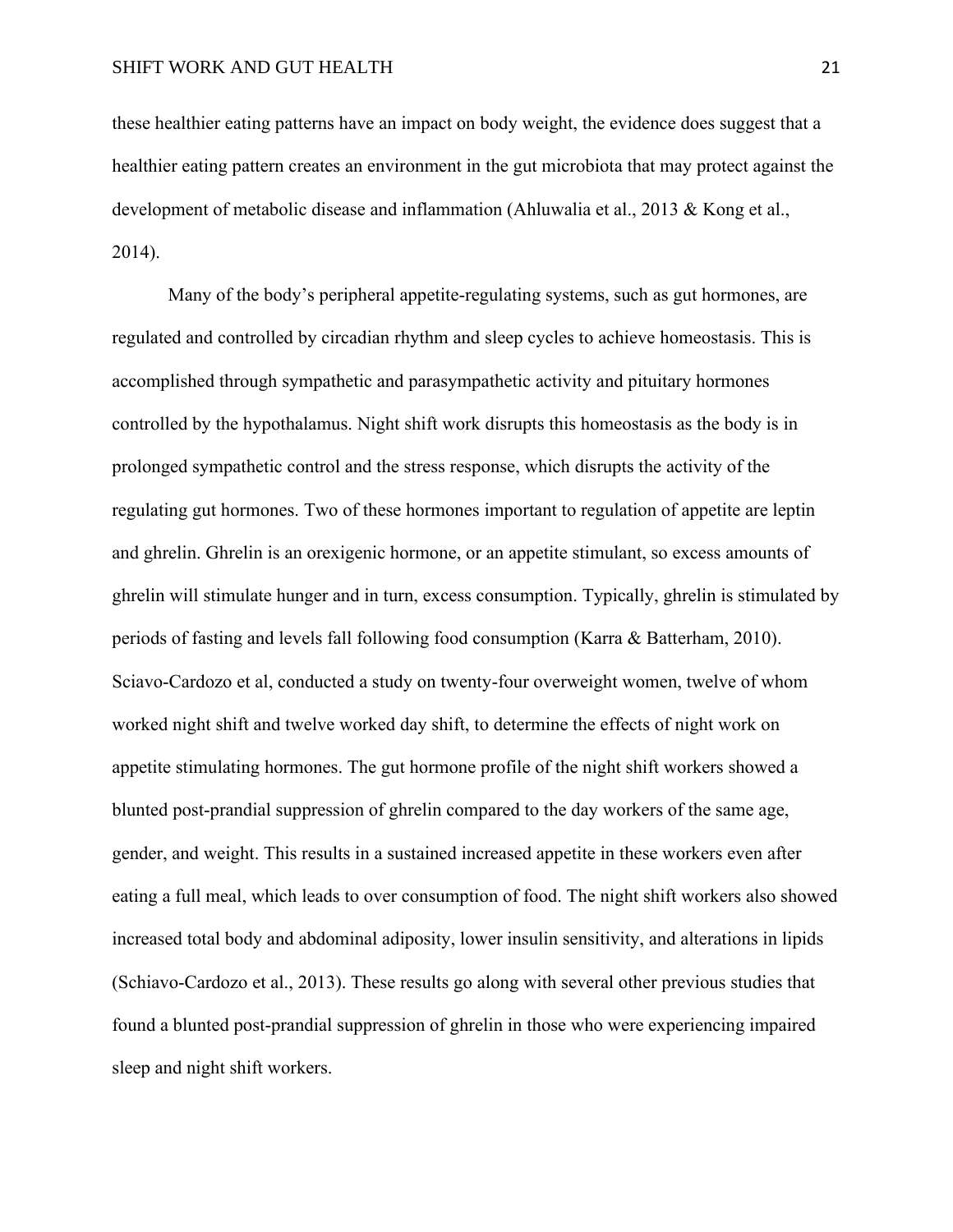Leptin is produced in the adipose cells and its primary function is to inhibit hunger, which diminishes fat storage in the adipocytes. As leptin levels fall, appetite increases. Shea et al. (2005) reported a circadian rhythm in leptin concentration with levels increasing during the biological night and peaking in the morning. Studies have also shown leptin levels increase with the onset of sleep regardless of the time of day that the sleep takes place (Morris et al., (2012). This shows with circadian disruption and lack of sleep, levels of leptin will not rise and fall appropriately, and appetite will not be suppressed effectively overnight. This, combined with increased levels of ghrelin may stimulate overeating and subsequent weight gain.

In one study, when sleep was restricted mean leptin levels were 19% lower than compared to normal sleep pattern. This change in the regulation of leptin levels between the two sleeping patterns occurred despite similar diet, calorie intake, physical activity and body mass index (BMI) (Spiegel et al., 2005). Another study looked at twelve healthy young men first after two consecutive nights of ten hours of sleep, and then after two consecutive nights of four hours of sleep. There resulted a strong relationship between the increase in hunger during the periods of sleep restriction and the increase in the ratio of ghrelin to leptin (Spiegel et al., 2005). This all reveals the eating habits of night shift workers may not just be due to decreased availability of healthy foods or increased stress, but actual changes in gut hormone levels that stimulate appetite.

There has been a recent influx in research on probiotics, prebiotics, and synbiotics and their effect on overall gut health as well as disease prevention and symptom relief. A probiotic is defined as a live microbial food ingredient that is beneficial to health (Tuohy et al., 2003). The most common probiotics belong to the lactobacilli and bifidobacteria genera, as they are safe to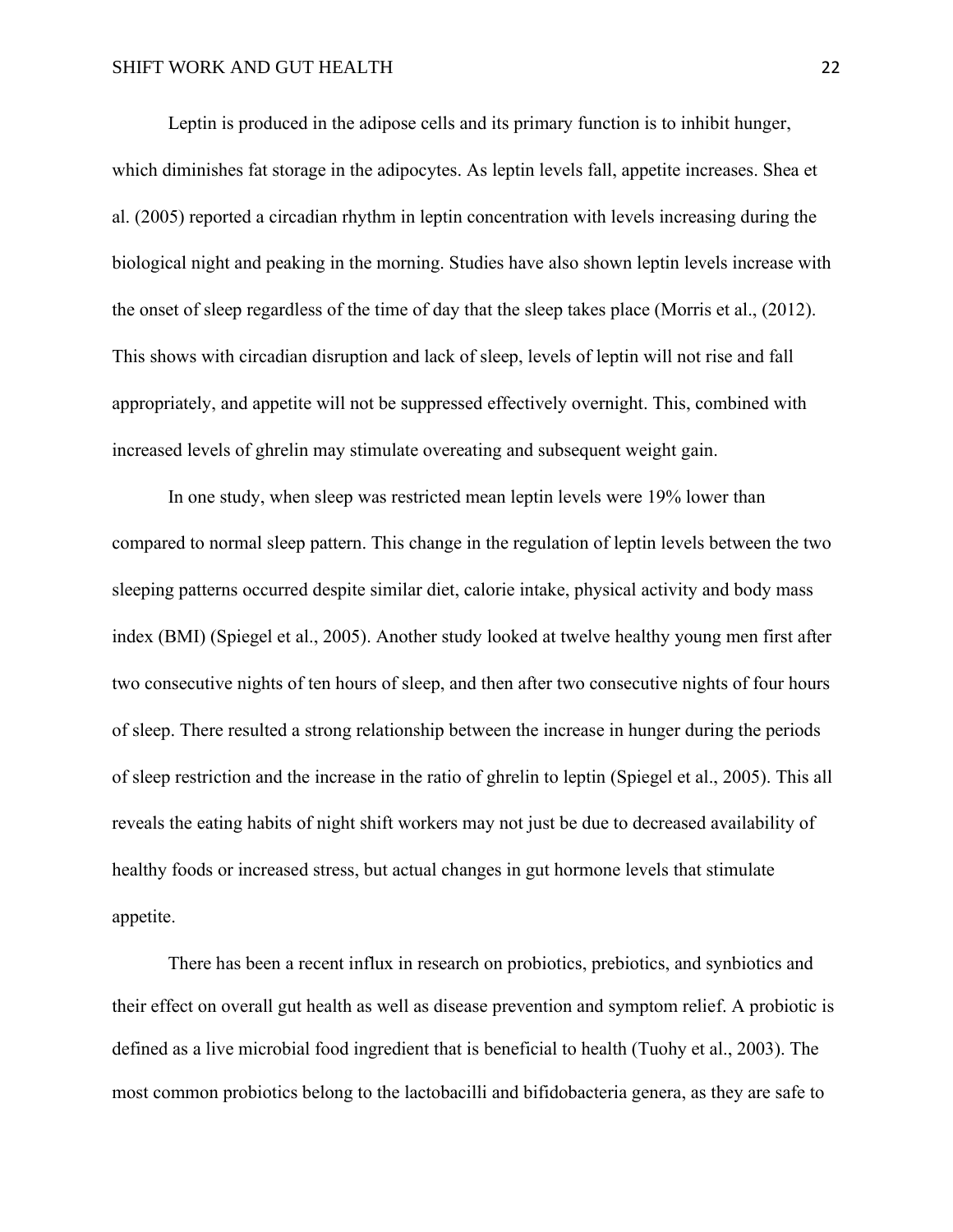use in food. Probiotics have been researched to be effective against several gastrointestinal and other diseases. They have been used in subjects with inflammatory bowel disease (IBD) in which the gut is in a state of constant low-grade inflammation. Administration of probiotics to these patient's helps to regulate the inflammatory response as well as change the composition of gut microbiota. This is important to more than just inflammatory bowel disease as the previous research has shown that low-grade inflammation has greater effects on the body than just IBD. Probiotics could therefore be effective against the other metabolic diseases for which chronic inflammation is a risk factor (Tuohy et al., 2003).

A study by Chiang et al. (2000) looked at one strain of probiotics called *Bifidobacterium lactis* HN019 and its effect on immune function. This strain was said to be able to enhance nonspecific immunity including leukocyte proliferation, and enhance production of phagocytes and proinflammatory cytokines. Other studies showed that giving this probiotic to healthy elderly subjects initiated an increase in leukocyte counts and natural killer cells (Tuohy et al., 2003). This is vital because previous research has indicated sleep causes a drop in natural killer cells and leukocytes which contributes to both oncogenesis and cardiovascular risks. Probiotics may be able combat some of these risk factors in the gut.

Probiotics may also be able to support individuals who have a weakened GI barrier and are susceptible to pathogenic bacteria. They are able to prevent pathogenic bacteria from entering the gut through several mechanisms of action. Probiotics help to produce inhibitory compounds, reduce luminal pH, compete for nutrients and adhesion sites on the gut wall, and modulate the immune response, all of which protect the body from harmful pathogens entering the gut (Tuohy et al., 2003).

Prebiotics are "nondigestible food ingredients that beneficially affect the host by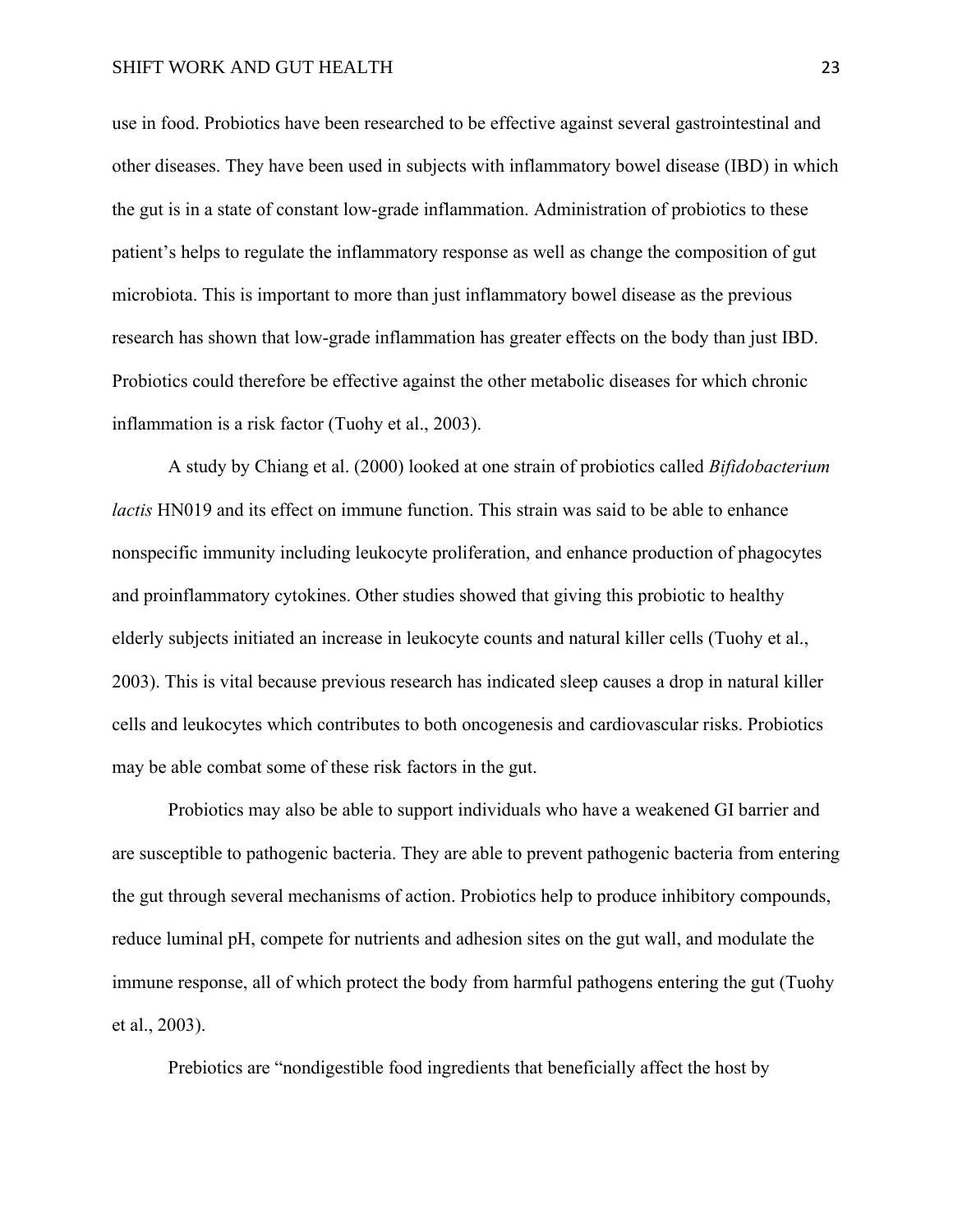selectively stimulating the growth and/or activity of one or a limited number of bacteria in the colon and thus improving host health" (Tuohy et al., 2003). Butyrate was previously discussed in relation to the deficit of butyrate-producing bacteria of those with type 2 diabetes. Butyrate promotes the proliferation of mucosal cells and accelerates the healing process in the colon. The use of prebiotics has been researched as a way of stimulating butyrate production in the colon of those with different inflammatory bowel conditions, thereby decreasing symptoms through the regulation of the inflammatory process and promotion of healing in the colon (Tuohy et al., 2003). This is vital research not only for those with inflammatory bowel conditions such as ulcerative colitis, but also those with type 2 diabetes as previously discussed.

A synbiotic is defined as a mixture of probiotics and prebiotics that produces beneficial effects in the host through the selective stimulation of the growth and activation of the metabolism of health-promoting bacteria. These work together to improve the gut health of the host through the combination of different mechanisms of action (Tuohy et al., 2003). Further research on probiotics, prebiotics, and synbiotics will be vital as research extends from solely intestinal disorders to inflammatory and metabolic disorders of the entire body. More studies will need to be conducted to determine if probiotics not only improve gut health, but also participate in the prevention of sleep-related cognitive dysfunction (Anderson et al., 2017). As more is learned about how the health of the gut effects the health of the entire body, there will be a greater focus on these and other microbially related drug targets.

# **Conclusion**

This research reveals how shift work effects both sleeping and eating patterns and how altered sleeping and eating patterns effect gut health. Further, this research points to gut health as the link that puts shift workers at risk for cardiac and metabolic disease processes. All of the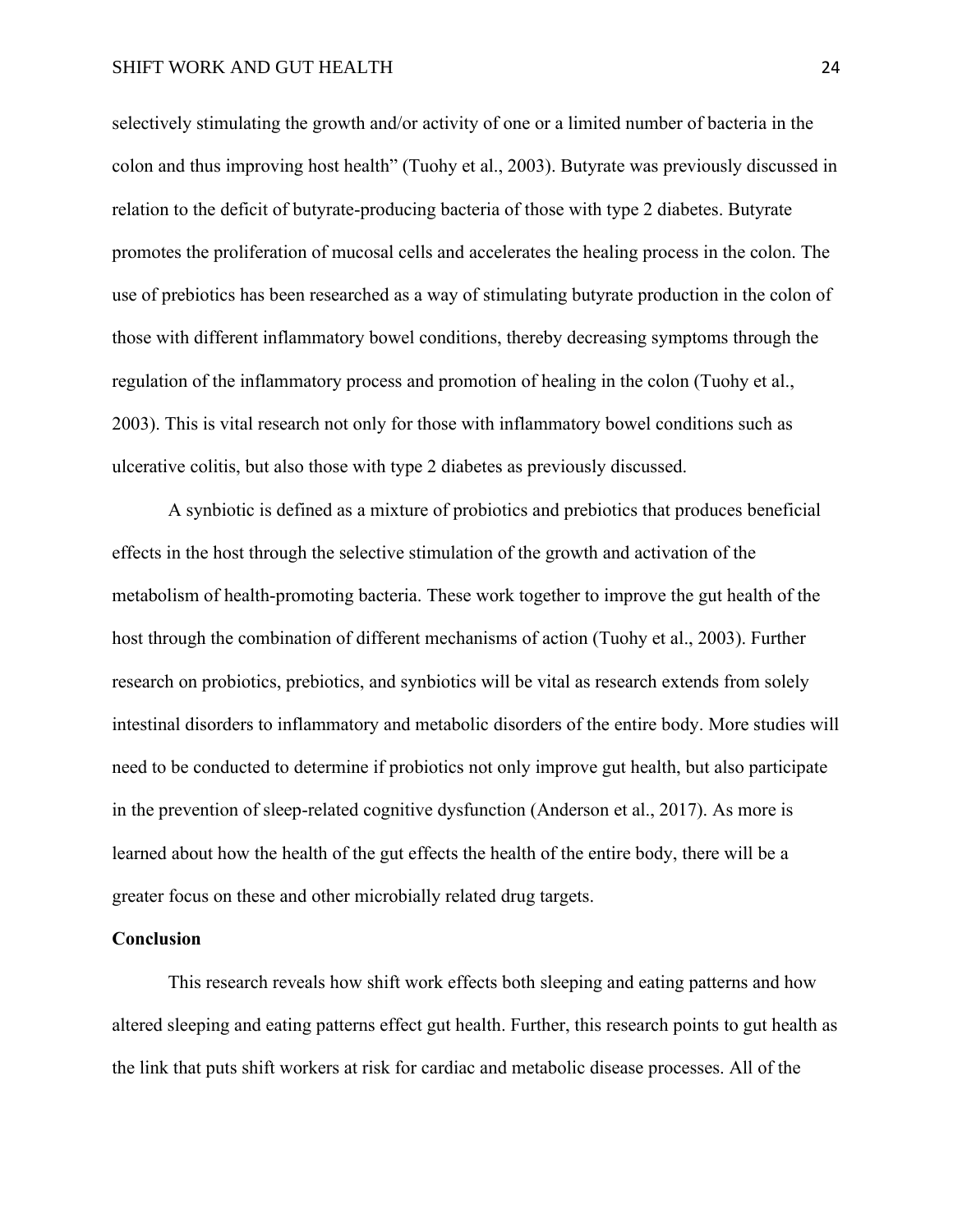alterations in the body which occur as a result of shift work have extensive effects on the human gut microbiome. Understanding the gut microbiome to be the link is only the first step. If the gut truly has such widespread effects on the body, research related to shift work and altered sleeping and eating needs to focus more on the gut microbiome of human subjects. Further, research will need to be done to understand how gut-focused treatments and interventions will change the negative effects of shift work being recorded. Shift work is only growing in today's society and there is no option to eliminate it due to negative health effects. Those working on night shift schedules – nurses, health care professionals, transportation employees – are vital to the wellbeing of society, and it should truly be unacceptable to see such deficits in overall health and quality of life.

If the cause cannot be removed, treatments will have to become more fine-tuned. Perhaps focusing on how the gut will affect the body will get to the underlying cause rather than merely treating the symptoms. First, there is a lack of knowledge about how eating and sleeping habits truly effect the body – mainly the gut microbiome – and this education needs to become more widespread. This includes education on the circadian rhythms of the body, risk factors, and behavioral triggers. Further, treatments that support gut health including prebiotics, probiotics, and intestinal-targeting drugs need to be researched and tested for use in these populations for both prevention and treatment. This also with behavioral and routine modification. According to the research, many of the negative health effects associated with shift work are reversible and preventable, but proactivity is vital. The gut serves as the underlying roots of the body – from it stems either one's health and well-being or one's sickness and decay. It is necessary today that the roots continue to be dug up and explored for the benefit of the body that stems from it.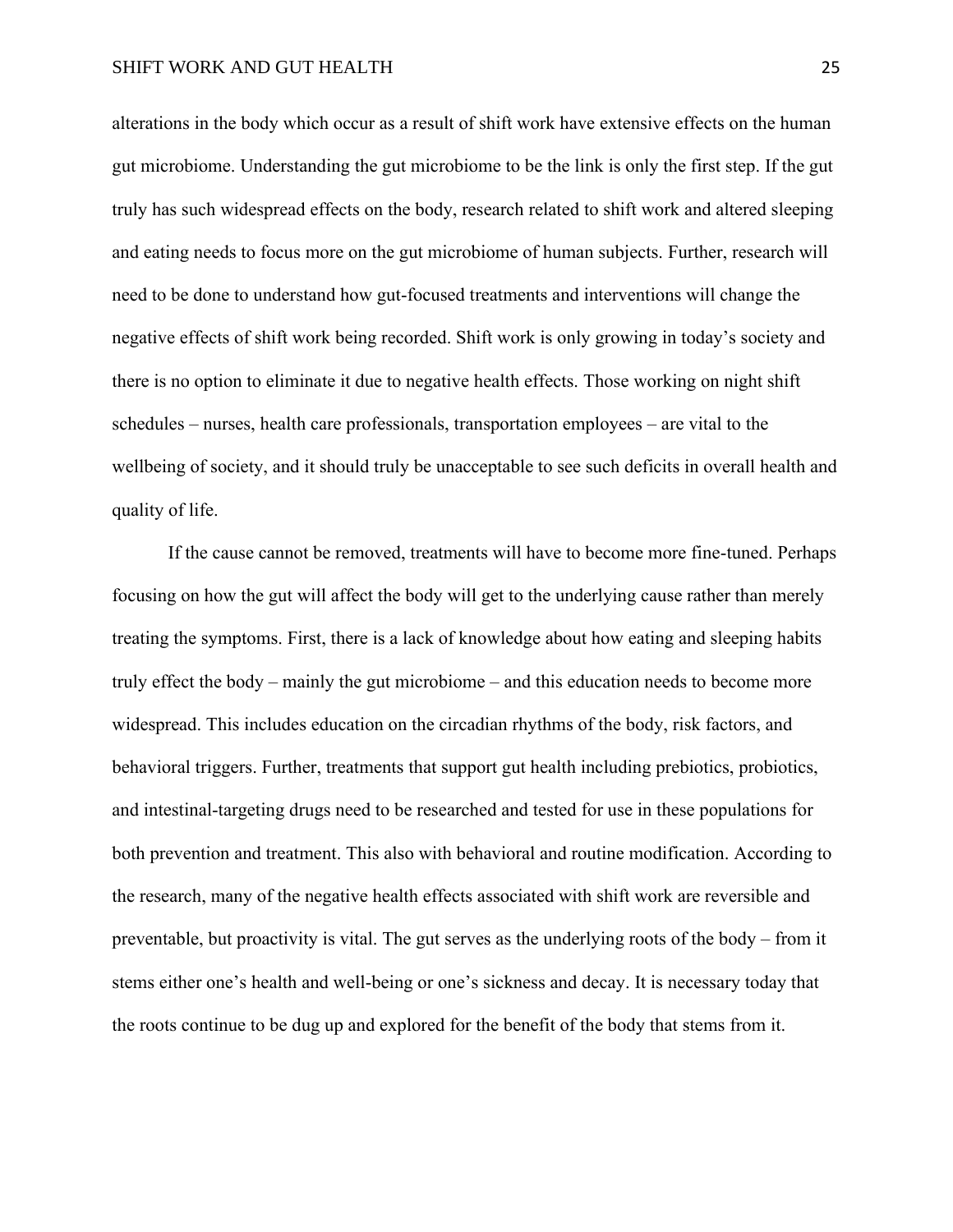#### References

- Ahluwalia, N., Andreeva, V.A., Kesse-Guyot, E., Hercberg, S. (2013). Dietary patterns, inflammation and the metabolic syndrome. Diabetes & Metabolism, 39: 99– 110.
- Arble, D.M., Bass, J., Behn, C.D., et al. (2015). Impact of sleep and circadian disruption on energy balance and diabetes: a summary of workshop discussions. *Sleep, 38*(12):1849e60.
- Anderson, J., Carroll, I., Azcarate-Peril, M., Rochette, A., Heinberg, L., Peat, C., Steffen, K., Manderino, L., Mitchell, J., & Gunstad, J. (2017). A preliminary examination of gut microbiota, sleep, and cognitive flexibility in healthy older adults. *Sleep Medicine, 38*, 104-107.
- Benedict, C., Vogel, H., Jonas, W., Woting, A., Blaut, M., Schurmann, A., & Cedernaes, J. (2016). Gut microbiota and glucometabolic alterations in response to recurrent partial sleep deprivation in normal-weight young individuals. *Molecular Metabolism, 5*, 1175- 1186.
- Bruce-Keller, A. J., Salbaum, J.M., Luo, M., et al. (2015). Obese-type gut microbiota induce neurobehavioral changes in the absence of obesity. *Biological Psychiatry, 77*(7):607e15.
- Faraut, B., Bayon, V., & Leger, D. (2013). Neuroendocrine, immune and oxidative stress in shift workers. *Sleep Medicine Review, 17,* 433-444.
- Holmes, E., Li, J.V., Athanasiou, T., Ashrafian, H., & Nicholson, J.K. (2011). Understanding the role of gut microbiome–Host metabolic signal disruption in health and disease. *Trends in Microbiology, 19*(7).
- Karra, E., Batterham, R. L. (2010). The role of gut hormones in the regulation of body weight and energy homeostasis. *Molecular and Cellular Endocrinology, 316,* 120-128.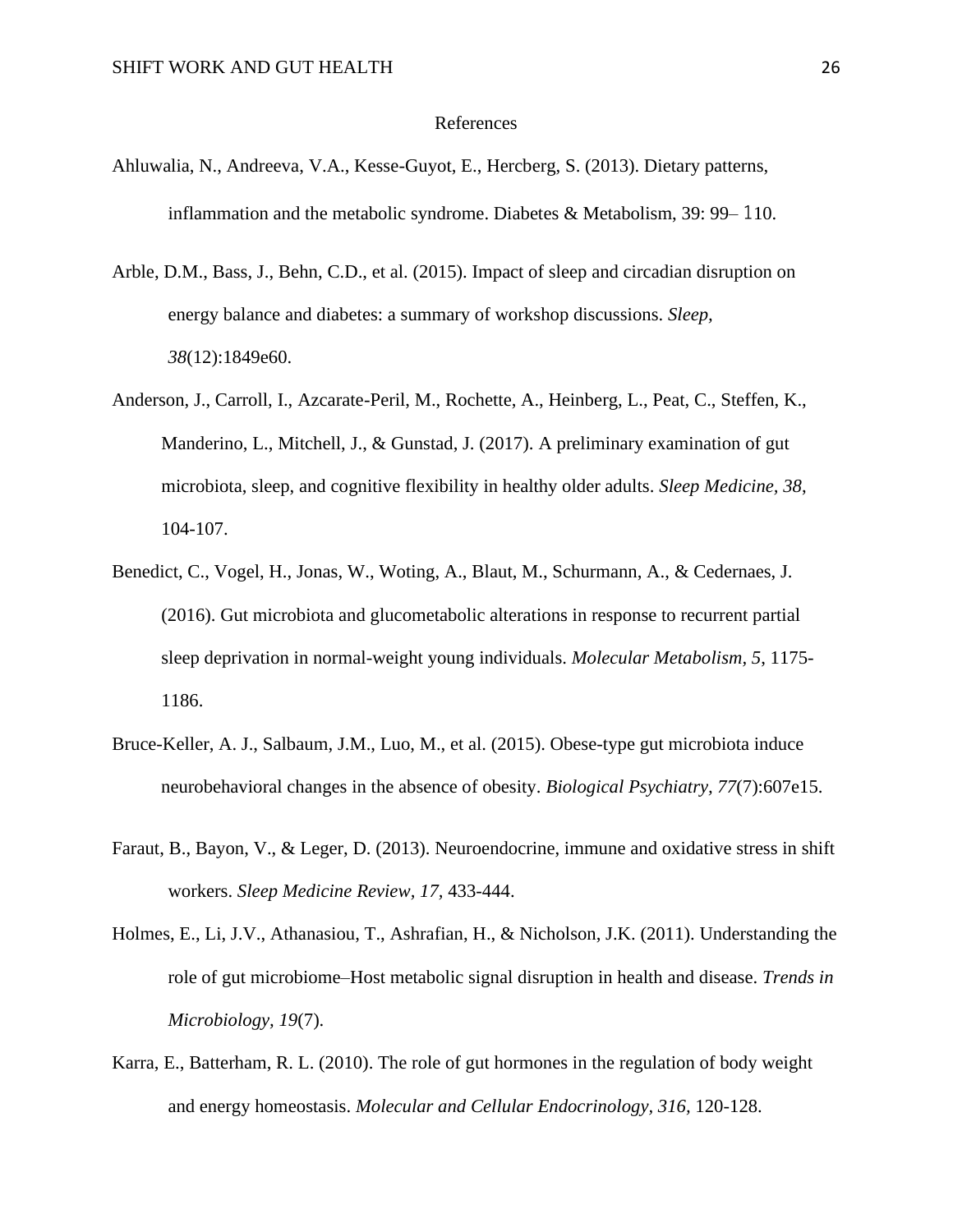- Kerr, C., Grice, D., Tran, C., Bauer, D., Li, D., Hendry, P., Hannan, G. (2015) Early life events influence whole-of-life metabolic health via gut microflora and gut permeability. Critical Reviews in Microbiology, 41:3, 326-340, DOI: 10.3109/1040841X.2013.837863
- Kong LC, Holmes BA, Cotillard A, Habi-Rachedi F, Brazeilles R, et al. (2014) Dietary Patterns Differently Associate with Inflammation and Gut Microbiota in Overweight and Obese Subjects. PLoS ONE 9(10): e109434. doi:10.1371/journal.pone.0109434
- Ley, R.E., Turnbaugh, P.J., Klein, S., Gordon, J.I. (2006). Microbial ecology: human gut microbes associated with obesity. *Nature;444*:1022e3.
- Moon, S., Lee, B., Kim, S. & Kim, H. (2016). Relationship between thyroid stimulating hormone and night shift work. *Annals of Occupational and Environmental Medicine, 28:53.*
- Morris, C., Aeschbach, D., & Scheer, F. (2012). Circadian system, sleep, and endocrinology. *Molecular and Cellular Endocrinology, 349,* 91-104.
- Poroyko, V., Carreras, A., Khalyfa, A., Khalyfa, A. A., Leone, V., Peris, E., Almendros, I., Gileles-Hillel, A. Qiao, Z., Hubert, N., Farre, R., Chang, E., & Gozal, D. (2016). Chronic sleep distribution alters gut microbiota, induces systemic and adipose tissue inflammation and insulin resistance in mice. *Scientific Reports, 6*: 35405.
- Puttonen, S., Viitasalo, K., Härmä, M. (2011). Effect of shiftwork on systemic markers of inflammation. *Chronobiology International, 28*(6), 528-535.
- Reynolds, A., Broussard, J., Paterson, J., Wright, K., & Feguson, S. (2016). Sleepy, circadian disrupted and sick: Could intestinal microbiota play an important role in shift worker health? *Molecular Metabolsim, 6*, 12-13.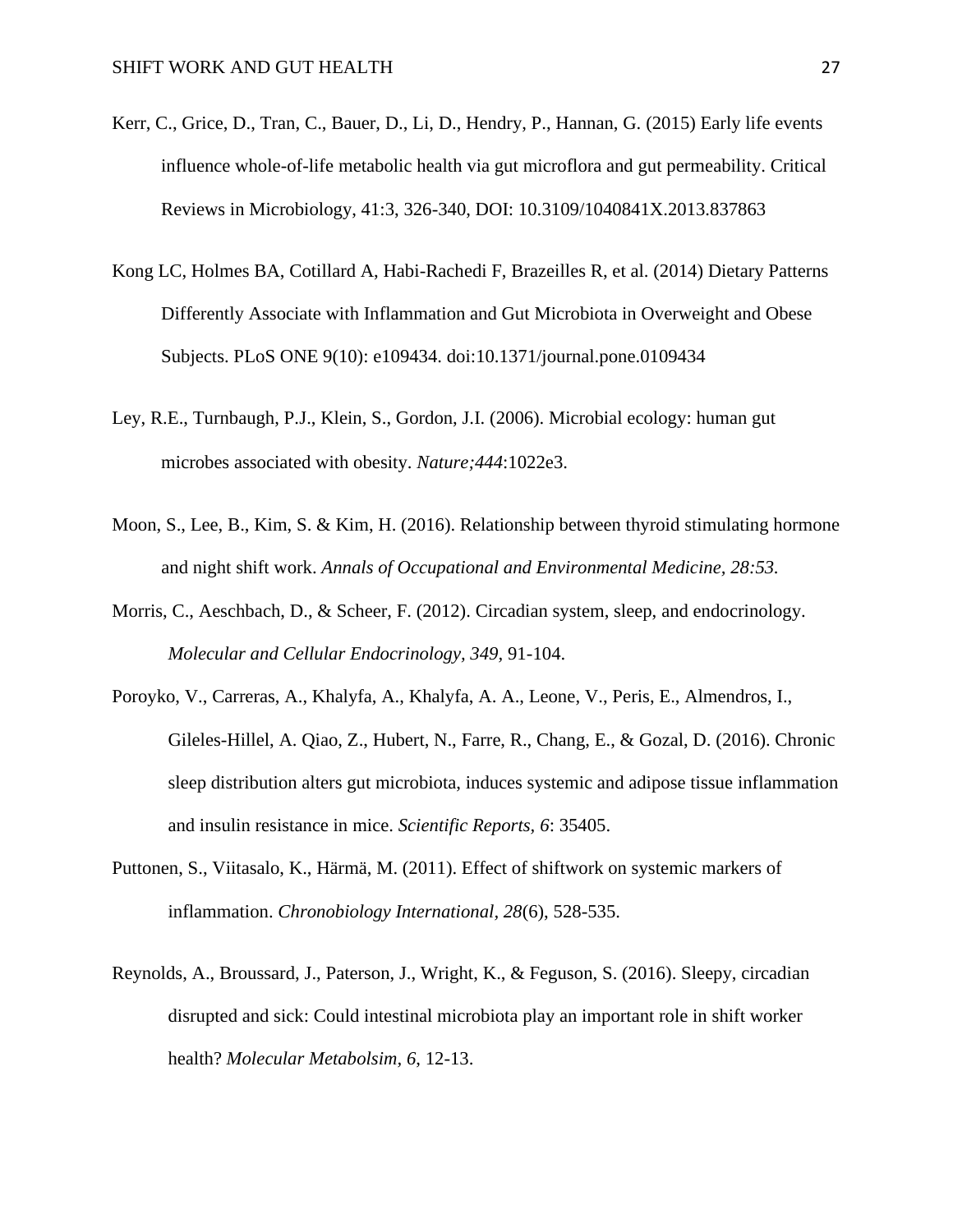- Reynolds, A., Paterson, J., Ferguson, S., Stanley, D., Wright, K., & Dawson, D. (July, 2016). The shift work and health research agenda: Considering changes in gut microbiota as a pathway linking shift work, sleep loss and circadian misalignment, and metabolic disease*. Sleep Medicine Reviews, 34*, 3-9.
- Ridaura, V.K., Faith, J.J., Rey,F.E., Cheng, J., Duncan, A.E., Kau, A.L., etal. (2013). Gut microbiota from twins discordant for obesity modulate metabolism in mice. Science, 341:1241214.
- Scheer, F.A., Hilton, M.F., Mantzoros, C.S., Shea, S.A. (2009). Adverse metabolic and cardiovascular consequences of circadian misalignment. *Proc Natl Acad Sci USA, 106*:4453e8.
- Sciavo-Cardozo, D., Lima, M., Pareja, J., & Geloneze, B. (2013). Appetite-regulating hormones from the upper gut: Disrupted control of Xenin and Ghrelin in night workers. *Clinical Endocrinology, 79*, 807-811.
- Sluiter, J.K., van der Beek, A.J., Frings-Dresen, M.H. (1998). Work stress and recovery measured by urinary catecholamines and cortisol excretion in long distance coach drivers. *Occupational Environmental Medicine, 55*:407e13.
- Spiegel, K., Knutson, K., Leproult, R., Tasali, E., Van Cauter, E. (2005). Sleep loss: a novel risk factor for insulin resistance and Type 2 diabetes. *Journal of Applied Physiology 99*. doi:10.1152/japplphysiol.00660.2005.
- Tuohy, K., Probert, H., Smejkal, C., Gibson, G. (2003). Using probiotics and prebiotics to improve gut health. *Drug Discovery Today* 8(15).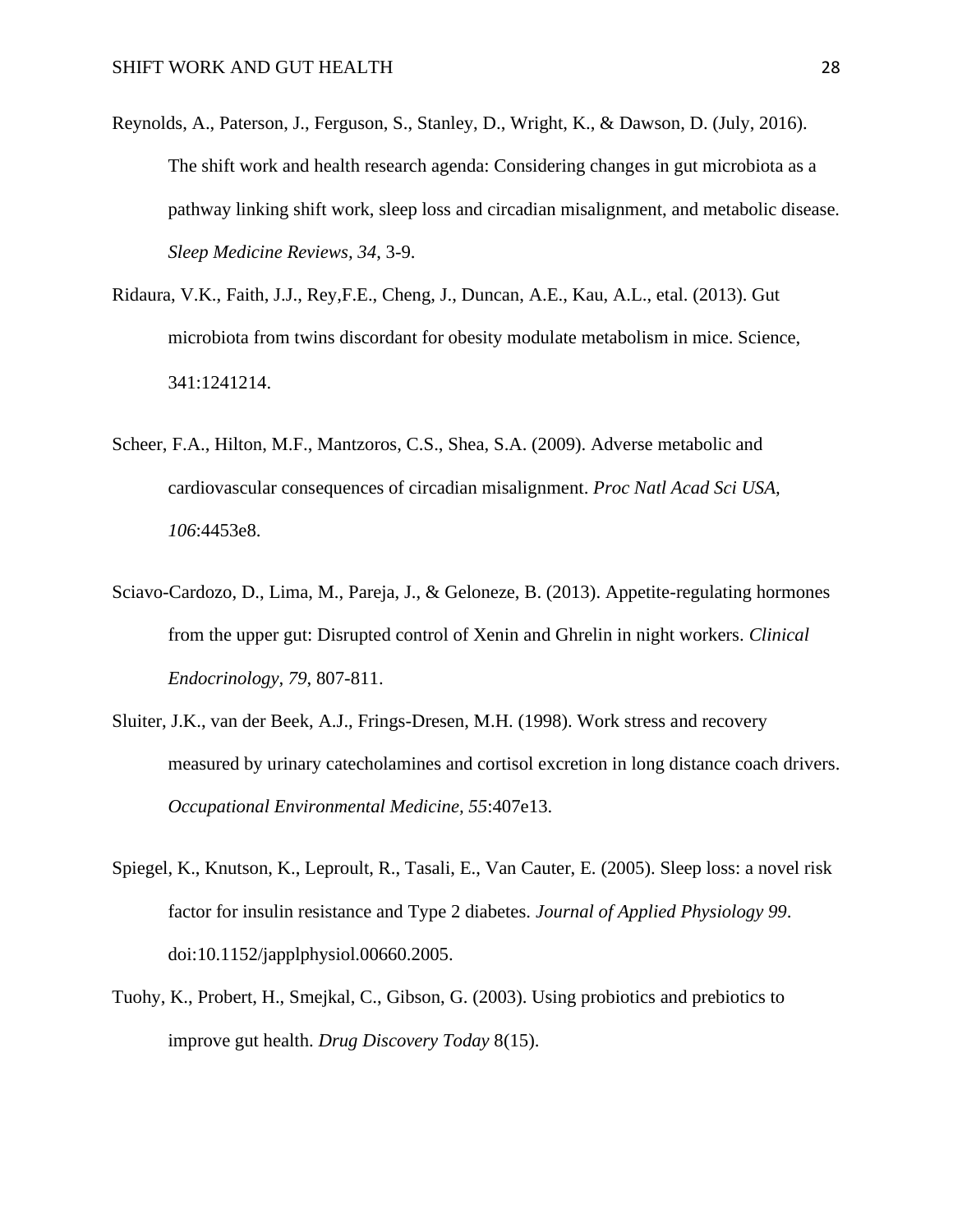- Vrieze, A., Holleman, F., Zoetendal, E., de Vos, W., Hoekstra, J., Nieuwdorp, M. (2010). The environment within: how gut microbiota may influence metabolism and body composition. *Diabetologia* 53:606-613.
- Wong, H., Wong, M. C.S., Wong, S. Y.S., & Lee, A. (2010). The association between shift duty and abnormal eating behavior among nurses working in a major hospital: A crosssectional study. *International Journal of Nursing Studies, 47,* 1021-1027.
- Zheng, H., Patel, M., Hryniewicz, K., Katz, S.D. (2006). Association of extended work shifts, vascular function, and inflammatory markers in internal medicine residents: a randomized crossover trial. *Journal of American Medicine Association, 296*: 1049e50.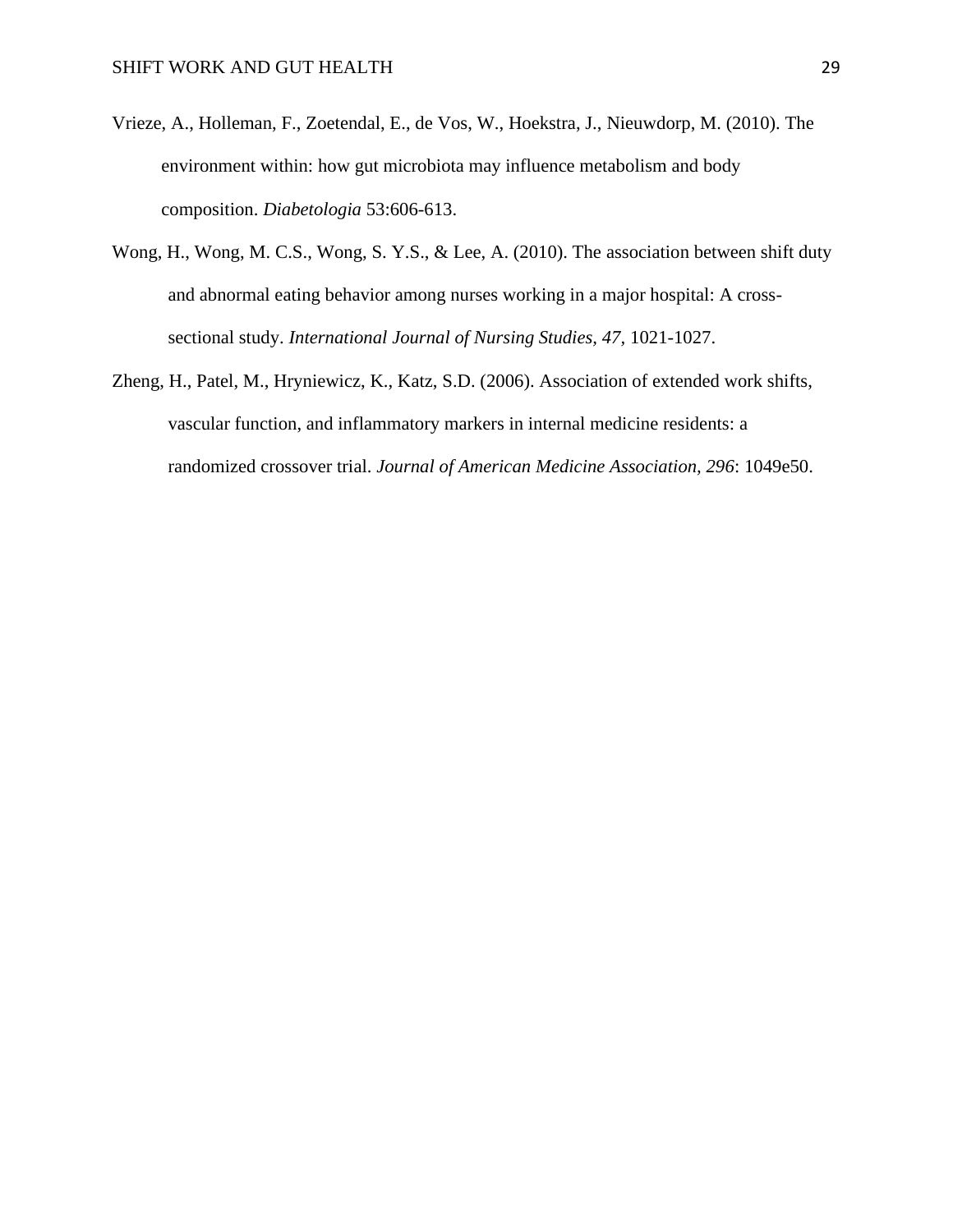| Article Title,<br>Author, etc.<br>(Current APA<br>Format)                                                                                                                                                                      | <b>Study</b><br><b>Purpose</b>                                                                                                                                 | <b>Sample</b><br>(Characte<br>ristics of<br>the<br>Sample:<br>Demogra<br>phics,<br>etc.) | <b>Methods</b>                                                                                                                  | <b>Study</b><br><b>Results</b>                                                                                                                                                                                                                                  | Level of<br><b>Evidence</b><br>(Use<br><b>Melnyk</b><br>Framew<br>ork)                                                                           | <b>Study</b><br>Limitati<br>ons                                                                    | Would<br>Use as<br><b>Evidence</b><br>to<br>Support a<br>Change?<br>(Yes or<br>No)<br><b>Provide</b><br>Rationale |
|--------------------------------------------------------------------------------------------------------------------------------------------------------------------------------------------------------------------------------|----------------------------------------------------------------------------------------------------------------------------------------------------------------|------------------------------------------------------------------------------------------|---------------------------------------------------------------------------------------------------------------------------------|-----------------------------------------------------------------------------------------------------------------------------------------------------------------------------------------------------------------------------------------------------------------|--------------------------------------------------------------------------------------------------------------------------------------------------|----------------------------------------------------------------------------------------------------|-------------------------------------------------------------------------------------------------------------------|
| Ahluwalia, N.,<br>Andreeva, V.A.,<br>Kesse-Guyot, E.,<br>Hercberg, S.<br>$(2013)$ . Dietary<br>patterns,<br>inflammation and<br>the metabolic<br>syndrome.<br>Diabetes &<br>Metabolism, 39:<br>99-110.                         | To analyze<br>the<br>association<br>between<br>dietary<br>patterns<br>and<br>inflammati<br>on and<br>metabolic<br>syndrome                                     | N/A,<br>various<br>studies<br>reviewed                                                   | systemati<br>c review<br>of some<br>RCT <sub>s</sub> ,<br>qaui-<br>experime<br>ntal, and<br>non-<br>experime<br>ntal<br>studies | Adhering<br>to healthier<br>diets can<br>reduce<br>inflammati<br>on and the<br>metabolic<br>syndrome                                                                                                                                                            | Level<br>III:<br>systemati<br>c review<br>of some<br>RCT <sub>s</sub> ,<br>qaui-<br>experime<br>ntal, an<br>dnon-<br>experime<br>ntal<br>studies | N <sub>o</sub><br>original<br>research<br>, bias<br>from<br>synthesi<br>s of<br>various<br>sources | Yes,<br>gives<br>good<br>evidence<br>for how<br>diet<br>effects<br>inflamma<br>tion.                              |
| Arble, D.M.,<br>Bass, J., Behn,<br>C.D., et al.<br>$(2015)$ . Impact of<br>sleep and<br>circadian<br>disruption on<br>energy balance<br>and diabetes: a<br>summary of<br>workshop<br>discussions.<br>Sleep,<br>38(12):1849e60. | To<br>translate<br>findings<br>from<br>research<br>related to<br>the impact<br>of sleep on<br>diabetes<br>into<br>improving<br>the health<br>of the<br>public. | $N/A$ ,<br>various<br>studies                                                            | Non-<br>experime<br>ntal                                                                                                        | $\mathbf{A}$<br>relationshi<br>p between<br>sleep and<br>diabetes<br>was<br>established<br>along with<br>the<br>acknoweld<br>gement of<br>the need<br>for more<br>research<br>with<br>human<br>studies<br>going<br>beyond<br>glucose<br>and insulin<br>studies. | Level<br>IV,<br>consensu<br>s panel<br>based on<br>scientific<br>evidence                                                                        | Bias,<br>based<br>largely<br>on<br>opinion<br>r/t<br>synthesi<br>s of<br>research                  | Yes,<br>gives a<br>lot of<br>good and<br>varying<br>evidence<br>on<br>circadian<br>rhtyhms<br>and<br>diabetes.    |
| Anderson, J.,<br>Carroll, I.,<br>Azcarate-Peril,<br>M., Rochette, A.,                                                                                                                                                          | To<br>establish a<br>relationshi<br>p between                                                                                                                  | 37<br>particpant<br>s from<br>ages 50-                                                   | An<br>experime<br>ntal study                                                                                                    | Poor sleep<br>quality was<br>associated<br>with poor                                                                                                                                                                                                            | Level I:<br>experime<br>ntal                                                                                                                     | Conduct<br>ed with<br>a small                                                                      | Yes,<br>establishe<br>S<br>evidence                                                                               |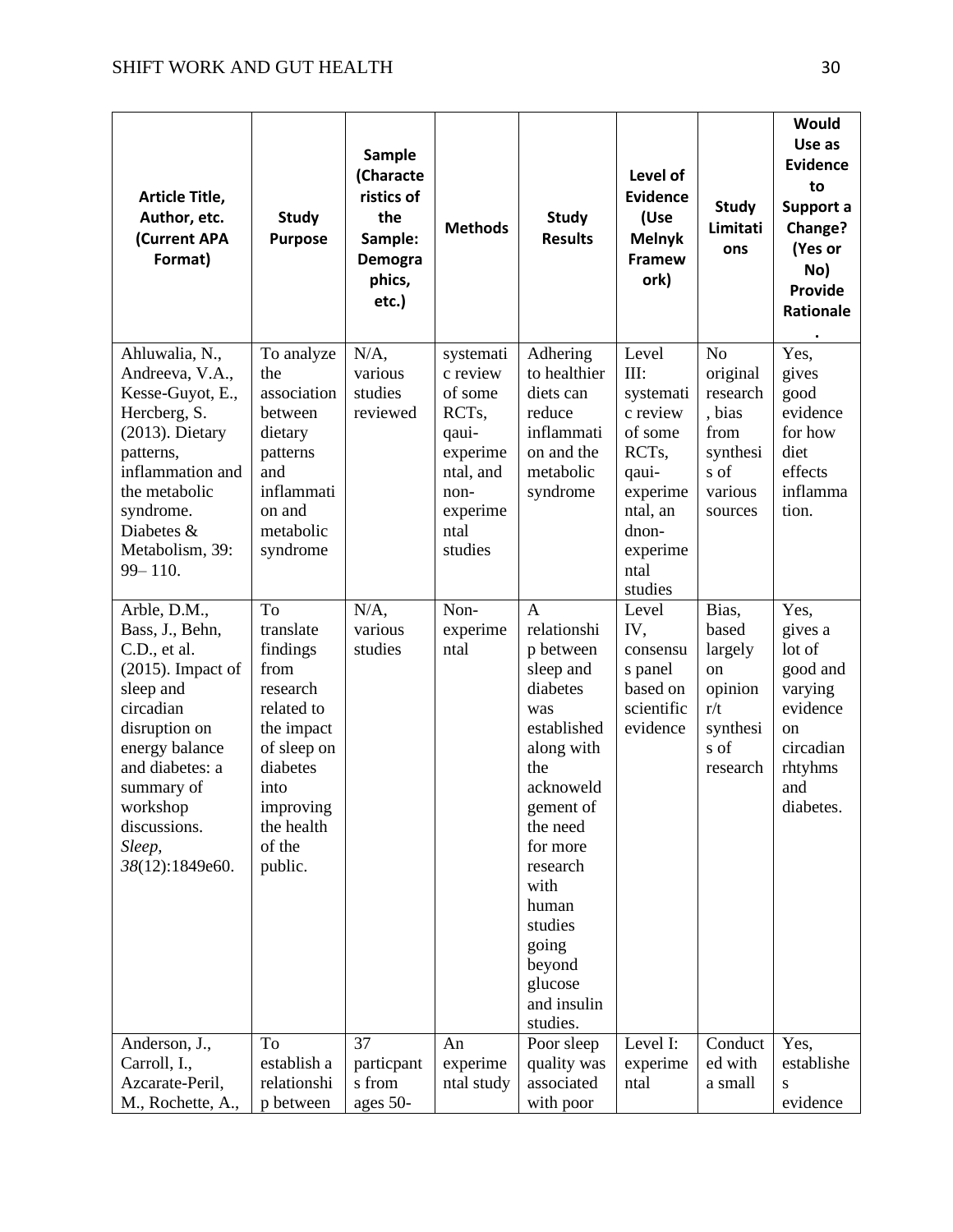| Heinberg, L.,      | sleep, gut  | 85            |            | cognitive    |          | smaple   | for a link |
|--------------------|-------------|---------------|------------|--------------|----------|----------|------------|
| Peat, C., Steffen, | microbiom   | excluding     |            | performanc   |          | size     | between    |
| K.,                | e, and      | anyone        |            | e and        |          |          | sleep, gut |
| Manderino, L.,     | cognitive   | with          |            | altered gut  |          |          | health     |
| Mitchell, J., &    | functionin  | history of    |            | microbiota.  |          |          | and        |
| Gunstad, J.        | $g$ in      | neurologi     |            | There was    |          |          | cognitive  |
| $(2017)$ . A       | healthy     | c or          |            | a partial    |          |          | function   |
| preliminary        | adults.     | psychiatri    |            | correlation  |          |          |            |
| examination of     |             | $\mathbf c$   |            | between      |          |          |            |
| gut microbiota,    |             | disorders,    |            | certain      |          |          |            |
| sleep, and         |             | recent        |            | bacteria     |          |          |            |
| cognitive          |             | probiotic/    |            | and          |          |          |            |
| flexibility in     |             | antibiotic    |            | cognitive    |          |          |            |
| healthy older      |             | use, or       |            | performanc   |          |          |            |
| adults. Sleep      |             | history of    |            | e.           |          |          |            |
| Medicine, 38,      |             | GI            |            |              |          |          |            |
| 104-107.           |             | disorder.     |            |              |          |          |            |
| Benedict, C.,      | How sleep   | Randomiz      | An         | After two    | Level I: | Small    | Yes, good  |
| Vogel, H., Jonas,  | loss causes | ed sample     | experime   | days of      | experime | sample   | evidence   |
| W., Woting, A.,    | changes in  | of nine       | ntal study | sleep loss   | ntal     | size,    | for sleep  |
| Blaut, M.,         | the gut     | healthy       |            | subjects     |          | short    | causing    |
| Schurmann, A.,     | that        | young         |            | showed       |          | time     | changes    |
| & Cedernaes, J.    | promote     | men with      |            | alterations  |          | frame    | in gut     |
| $(2016)$ . Gut     | metabolic   | no history    |            | in the gut   |          |          |            |
| microbiota and     | disturbanc  | of            |            | microbiom    |          |          |            |
| glucometabolic     | es.         | metabolic     |            | e that have  |          |          |            |
| alterations in     |             | <sub>or</sub> |            | previously   |          |          |            |
| response to        |             | psychiatri    |            | been         |          |          |            |
| recurrent partial  |             | $\mathbf{C}$  |            | associated   |          |          |            |
| sleep deprivation  |             | disorders.    |            | with         |          |          |            |
| in normal-weight   |             |               |            | metabolic    |          |          |            |
| young              |             |               |            | disorders.   |          |          |            |
| individuals.       |             |               |            | Also         |          |          |            |
| Molecular          |             |               |            | decreased    |          |          |            |
| Metabolism, 5,     |             |               |            | insulin      |          |          |            |
| 1175-1186.         |             |               |            | sensitivity. |          |          |            |
| Bruce-Keller, A.   | To see if   | Conventio     | Experime   | There is a   | Level I: | Mice     | Yes, good  |
| J., Salbaum, J.M., | obesity-    | nally         | ntal study | link         | experime | subjects | supportin  |
| Luo, M., et al.    | related     | housed,       |            | between      | ntal     | , no     | g          |
| $(2015)$ . Obese-  | changes in  | nonobese,     |            | gut          |          | human    | evidence   |
| type gut           | the gut     | adult male    |            | dysbiosis    |          | compari  | for the    |
| microbiota         | microbiota  | C57BL/6       |            | and          |          | son      | relationsh |
| induce             | are able to | mice          |            | neurologic   |          |          | ip         |
| neurobehavioral    | impair      |               |            | al           |          |          | between    |
| changes in the     | neurocogn   |               |            | dysfunctio   |          |          | gut health |
| absence of         | itive       |               |            | n related to |          |          | and        |
| obesity.           | behavior    |               |            | obesity.     |          |          | cognitive  |
| <b>Biological</b>  | in mice     |               |            |              |          |          | function   |
| Psychiatry,        |             |               |            |              |          |          |            |
| 77(7):607e15.      |             |               |            |              |          |          |            |
|                    |             |               |            |              |          |          |            |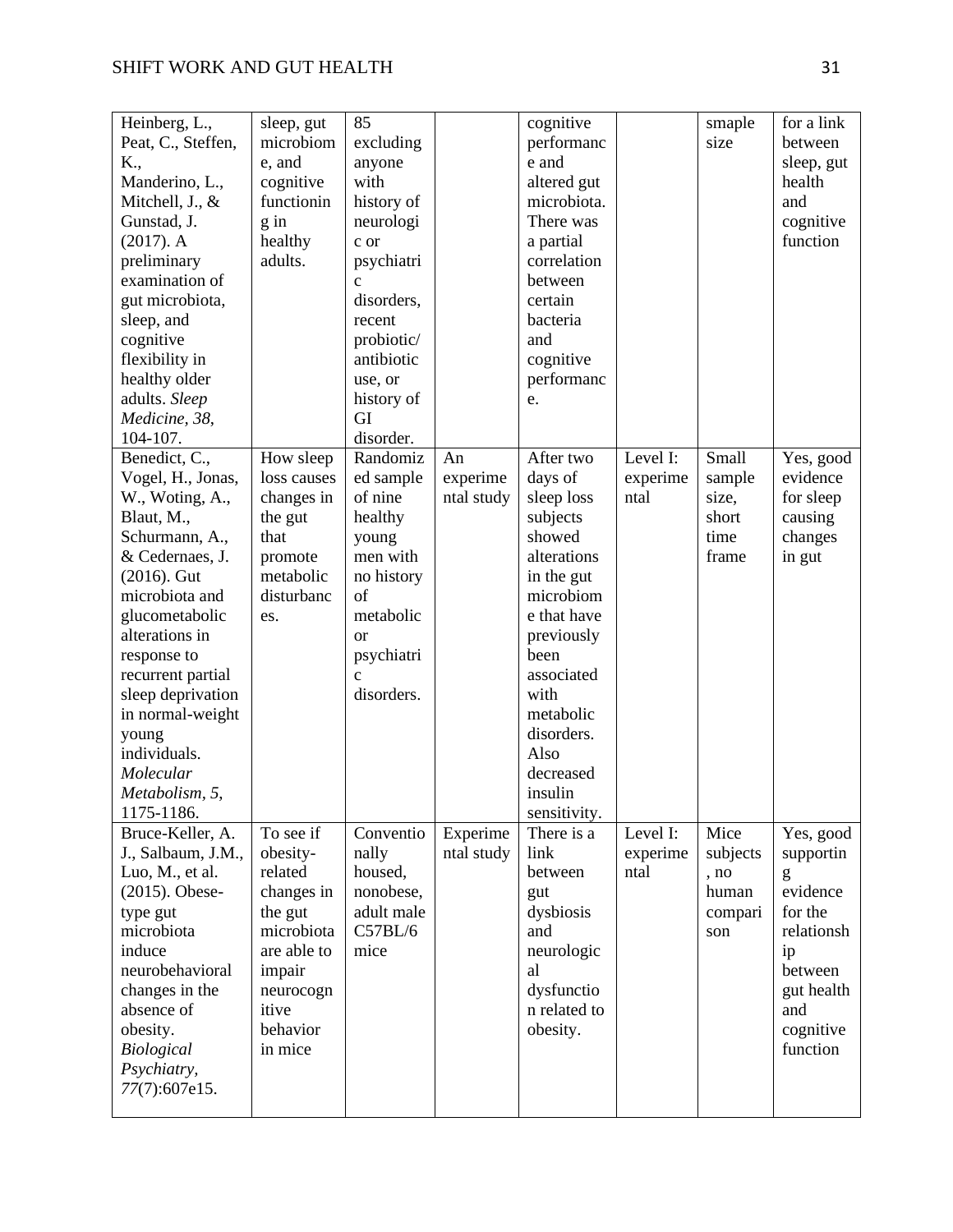| Faraut, B.,<br>Bayon, V., &<br>Leger, D. (2013).<br>Neuroendocrine,<br>immune and<br>oxidative stress<br>in shift workers.<br><b>Sleep Medicine</b><br>Review, 17, 433-<br>444.                                                                           | Relationsh<br>ip<br>beteween<br>shift work<br>and<br>cardiovasc<br>ular<br>disease<br>and<br>cancer.    | Various<br>studies            | Systemat<br>ic review                        | Use of<br>several lab<br>studies to<br>link<br>circadian<br>misalignme<br>nt with<br>neuroendoc<br>rine,<br>immune,<br>and<br>oxidative<br>stress<br>systems in<br>the shift<br>work<br>population | Level I:<br>systemati<br>c review<br>of RCTs | N <sub>o</sub><br>original<br>research | Yes,<br>provides<br>a lot of<br>different<br>research<br>studies<br>and<br>evidence                 |
|-----------------------------------------------------------------------------------------------------------------------------------------------------------------------------------------------------------------------------------------------------------|---------------------------------------------------------------------------------------------------------|-------------------------------|----------------------------------------------|----------------------------------------------------------------------------------------------------------------------------------------------------------------------------------------------------|----------------------------------------------|----------------------------------------|-----------------------------------------------------------------------------------------------------|
| Holmes, E., Li,<br>J.V., Athanasiou,<br>T., Ashrafian, H.,<br>& Nicholson,<br>J.K. (2011).<br>Understanding<br>the role of gut<br>microbiome-<br>Host metabolic<br>signal disruption<br>in health and<br>disease. Trends<br>in Microbiology,<br>$19(7)$ . | To explore<br>how the<br>gut<br>microbiom<br>e relates ot<br>several<br>metabolic<br>diseases.          | $N/A$ ,<br>various<br>studies | Systemat<br>ic review                        | The gut has<br>underlying<br>effects on<br>many<br>disease<br>processes<br>in the<br>body. This<br>opens up<br>doors for<br>many new<br>areas of<br>treatment.                                     | Level I:<br>systemati<br>c review<br>of RCTs | N <sub>o</sub><br>original<br>research | Yes, a<br>synthesis<br>of good<br>studies to<br>support<br>the<br>significan<br>ce of gut<br>health |
| Karra, E.,<br>Batterham, R. L.<br>$(2010)$ . The role<br>of gut hormones<br>in the regulation<br>of body weight<br>and energy<br>homeostasis.<br>Molecular and<br>Cellular<br>Endocrinology,<br>316, 120-128.                                             | Regulation<br>of gut<br>hormones<br>as<br>treatment<br>for obesity<br>and other<br>metabolic<br>disease | $N/A$ ,<br>various<br>studies | Nonexpe<br>rimental,<br>literature<br>review | Gut<br>hormones<br>play a key<br>role in<br>regulation<br>of body<br>weight and<br>treatments<br>aimed at<br>altering<br>hormone<br>levels will<br>prove<br>effective                              | Level V:<br>literature<br>review             | N <sub>o</sub><br>original<br>research | Yes,<br>provides<br>good<br>evidence<br>and<br>informati<br>on on<br>specific<br>gut<br>hormones    |
| Kerr, C., Grice,<br>D., Tran, C.,<br>Bauer, D., Li, D.,<br>Hendry, P.,<br>Hannan, G.<br>(2015) Early life                                                                                                                                                 | Review<br>how the<br>devloping<br>gut<br>microbiota<br>and                                              | $N/A$ ;<br>various<br>studies | Nonexpe<br>rimental,<br>literature<br>review | Research<br>suggests<br>that gut<br>microbiom<br>e<br>developme                                                                                                                                    | Level V:<br>literature<br>review             | N <sub>o</sub><br>original<br>research | Yes,<br>provides<br>good<br>sources<br>and<br>evidence                                              |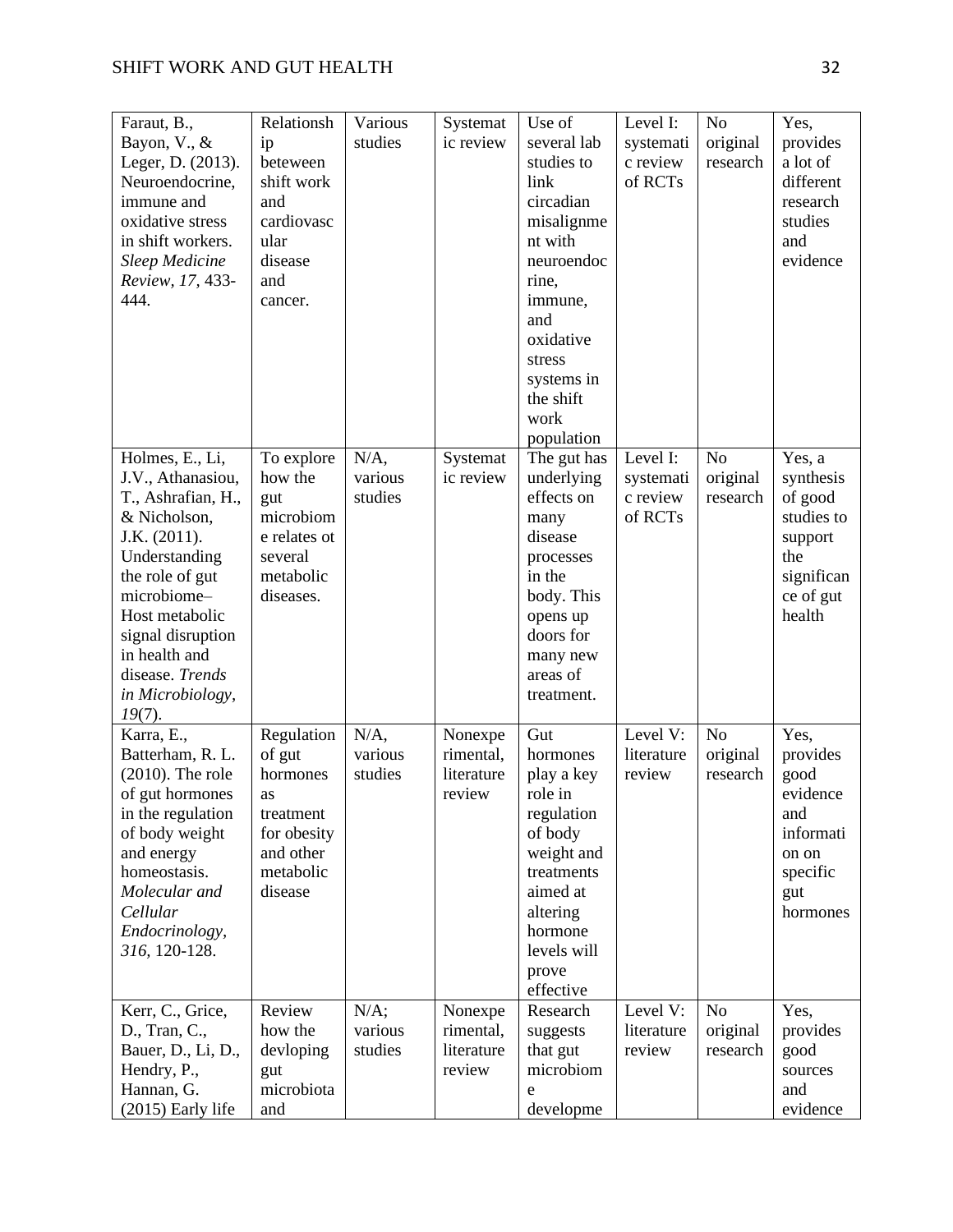| events influence<br>whole-of-life<br>metabolic health<br>via gut<br>microflora and<br>gut permeability.<br><b>Critical Reviews</b><br>in Microbiology,<br>41:3, 326-340,<br>DOI:<br>10.3109/1040841<br>X.2013.837863                                                                                     | intestinal<br>barrier<br>function in<br>neonates<br>will effect<br>future<br>microbial<br>resilience                                                               |                                                                                                                                                   |                        | nt in early<br>life will<br>effect<br>future<br>resilience<br>and adult<br>metabolic<br>health.                                                                                                         |                              |                                                                                                                                             | about<br>how gut<br>health<br>effects<br>developm<br>ent of<br>disease.                                                                      |
|----------------------------------------------------------------------------------------------------------------------------------------------------------------------------------------------------------------------------------------------------------------------------------------------------------|--------------------------------------------------------------------------------------------------------------------------------------------------------------------|---------------------------------------------------------------------------------------------------------------------------------------------------|------------------------|---------------------------------------------------------------------------------------------------------------------------------------------------------------------------------------------------------|------------------------------|---------------------------------------------------------------------------------------------------------------------------------------------|----------------------------------------------------------------------------------------------------------------------------------------------|
| Kong LC,<br>Holmes BA,<br>Cotillard A,<br>Habi-Rachedi F,<br>Brazeilles R, et<br>al. (2014) Dietary<br>Patterns<br>Differently<br>Associate with<br>Inflammation and<br>Gut Microbiota<br>in Overweight<br>and Obese<br>Subjects. PLoS<br>ONE 9(10):<br>e109434.<br>doi:10.1371/jour<br>nal.pone.0109434 | To<br>understand<br>how the<br>dietary<br>patterns of<br>obese<br>subjects<br>relate to<br>metabolic<br>and<br>inflammat<br>ory factors<br>including<br>gut health | 45<br>overweigh<br>t and<br>obese<br>subjects<br>$(6$ men<br>and 39<br>women)<br>compared<br>to 14 lean<br>subjects<br>as a<br>reference<br>group | Experime<br>ntal study | Three<br>clusters of<br>dietary<br>patterns<br>were<br>recognized<br>in the<br>obese<br>subjects<br>and these<br>were<br>related to<br>inflammato<br>ry markers<br>and gut<br>microbiom<br>e diversity. | Level I:<br>experime<br>ntal | Limited<br>number<br>of<br>subjects<br>; high<br>female<br>to male<br>ratio.<br><b>Biases</b><br>in<br>analyzin<br>g<br>dietary<br>patterns | Yes, good<br>framewor<br>k for how<br>diet<br>effects<br>inflamma<br>tion and<br>gut<br>health.                                              |
| Ley, R.E.,<br>Turnbaugh, P.J.,<br>Klein, S.,<br>Gordon, J.I.<br>(2006). Microbial<br>ecology: human<br>gut microbes<br>associated with<br>obesity.<br>Nature; 444: 1022<br>e3.                                                                                                                           | To analyze<br>the gene<br>sequences<br>from the<br>intestinal<br>microbiota<br>and<br>observe<br>differences<br>between<br>lean and<br>obese<br>subjects.          | C57BL/6J<br>$ob/+$<br>mothers<br>and<br>their <i>ob/o</i><br>$b, ob/+,$<br>and $+/+$<br>offspring                                                 | Experime<br>ntal study | Obese mice<br>showed<br>50% less<br>bacteriodet<br>es and an<br>increase in<br>firmicutes<br>compared<br>to lean<br>counterpart<br>S                                                                    | Level I:<br>experime<br>ntal | N <sub>o</sub><br>human<br>subjects<br>, use of $\,$<br>mice                                                                                | Yes, this<br>study<br>uses a lot<br>of data<br>and gene<br>sequences<br>to<br>emphasiz<br>es the<br>microbiot<br>a changes<br>in<br>obesity. |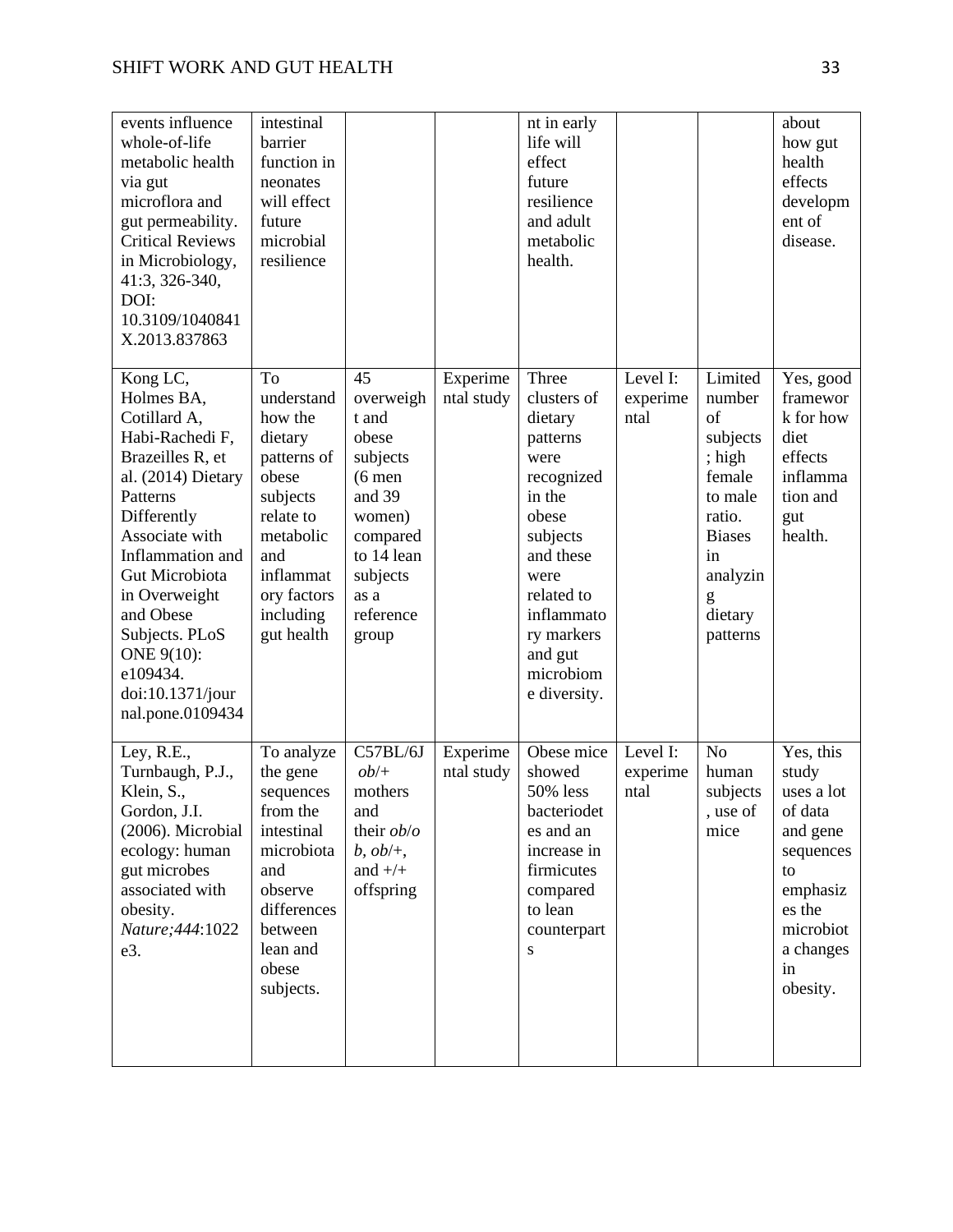| Moon, S., Lee,<br>B., Kim, S. &<br>Kim, H. (2016).<br>Relationship<br>between thyroid<br>stimulating<br>hormone and<br>night shift work.<br>Annals of<br>Occupational<br>and<br>Environmental<br>Medicine, 28:53.                                                                                                                                                             | Looks at<br>the<br>relationshi<br>p between<br>night shift<br>work and<br>thyroid<br>disease                                                          | 967<br>female<br>shift<br>hospital<br>workers<br>from<br>$2011 -$<br>2015.                                                                                       | Quasi-<br>experime<br>ntal                        | Night shift<br>workers<br>had TSH<br>levels that<br>were 0.303<br>mlU/L<br>higher than<br>non-night<br>shift<br>workers<br>indicating<br>an<br>increased<br>risk for<br>thyroid<br>disease    | Level II:<br>quasi-<br>experime<br>ntal | Conduct<br>ed in<br>only<br>one<br>hospital<br>/setting                | Yes, good<br>foundatio<br>n for the<br>relationsh<br>ip<br>between<br>shift work<br>and<br>hormone<br>levels                |
|-------------------------------------------------------------------------------------------------------------------------------------------------------------------------------------------------------------------------------------------------------------------------------------------------------------------------------------------------------------------------------|-------------------------------------------------------------------------------------------------------------------------------------------------------|------------------------------------------------------------------------------------------------------------------------------------------------------------------|---------------------------------------------------|-----------------------------------------------------------------------------------------------------------------------------------------------------------------------------------------------|-----------------------------------------|------------------------------------------------------------------------|-----------------------------------------------------------------------------------------------------------------------------|
| Morris, C.,<br>Aeschbach, D., &<br>Scheer, F.<br>(2012). Circadian<br>system, sleep,<br>and<br>endocrinology.<br>Molecular and<br>Cellular<br>Endocrinology,<br>349, 91-104.                                                                                                                                                                                                  | Looks at<br>how<br>circadian<br>rhythms<br>effect<br>hormone<br>secretion<br>as well as<br>circadian<br>misalignm<br>ent in<br>night shift<br>workers | $N/A$ ,<br>various<br>studies                                                                                                                                    | Non-<br>experime<br>ntal,<br>literature<br>review | Alterations<br>in sleep<br>cycle and<br>behavioral<br>cycle (as in<br>night shift)<br>has adverse<br>effects on<br>many<br>physiologic<br>al<br>processes<br>related to<br>hormone<br>release | Level V:<br>literature<br>review        | N <sub>o</sub><br>original<br>research                                 | Yes,<br>really<br>good<br>basis for<br>how<br>circadian<br>misalign<br>ment<br>affects<br>the body                          |
| Poroyko, V.,<br>Carreras, A.,<br>Khalyfa, A.,<br>Khalyfa, A. A.,<br>Leone, V., Peris,<br>E., Almendros, I.,<br>Gileles-Hillel, A.<br>Qiao, Z., Hubert,<br>N., Farre, R.,<br>Chang, E., $&$<br>Gozal, D. (2016).<br>Chronic sleep<br>distribution alters<br>gut microbiota,<br>induces systemic<br>and adipose<br>tissue<br>inflammation and<br>insulin resistance<br>in mice. | Looks at<br>how<br>chronic<br>sleep<br>fragmentat<br>ion alters<br>feeding<br>bahviors<br>and<br>promotes<br>obesity<br>and insulin<br>resistance     | Adult<br>male<br>C57BL/6J<br>mice from<br>Jackson<br>Laboratori<br>es. Mice<br>were<br>randomly<br>assignes<br>sleep<br>control or<br>sleep<br>fragmenta<br>tion | Experime<br>ntal                                  | Sleep<br>fragmentati<br>on for four<br>weeks<br><i>ncreases</i><br>food<br>intake,<br>insulin<br>resistance,<br>and<br>inflammati<br>on without<br>changes in<br>body<br>weight.              | Level I:<br>experime<br>ntal            | Researc<br>h<br>conduct<br>ed with<br>mice,<br>no<br>human<br>subjects | Yes, even<br>though it<br>looks at<br>mice it is<br>a good<br>basis for<br>how sleep<br>loss<br>effects<br>diet<br>changes. |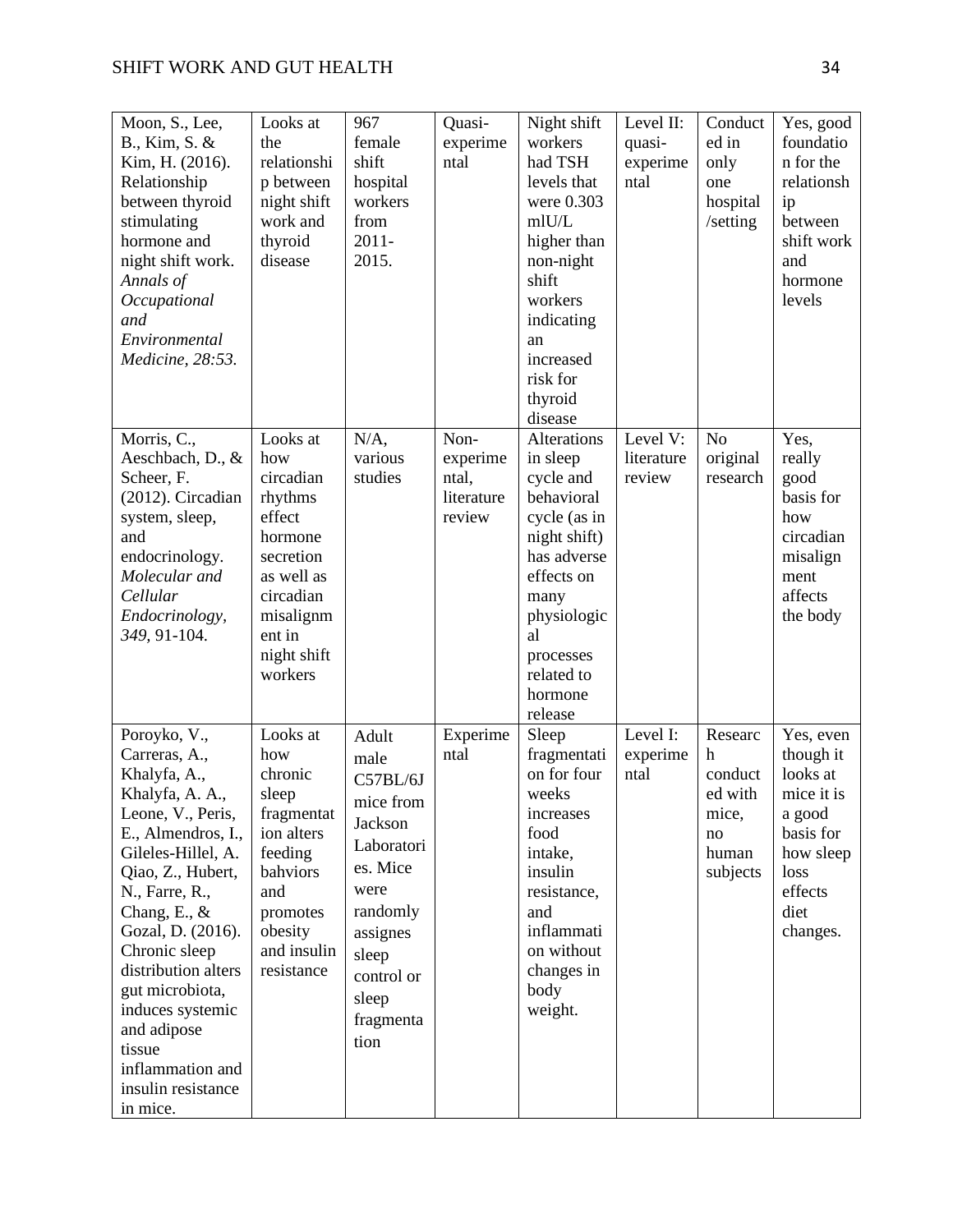| Scientific<br>Reports, 6:      |                          |          |            |                      |            |                  |                |
|--------------------------------|--------------------------|----------|------------|----------------------|------------|------------------|----------------|
| 35405.<br>Puttonen, S.,        | To test is               | 1877     | Experime   | Shift work           | Level I:   | Possible         | Yes,           |
| Viitasalo, K.,                 | shift work               | airline  | ntal study | is                   | experime   | bias in          | gives          |
| Härmä, M.                      | is                       | company  |            | associated           | ntal       | forming          | specific       |
| $(2011)$ . Effect of           | associated               | employee |            | with                 |            | groups           | evidence       |
| shiftwork on                   | with high                | s (1037) |            | increased            |            | for the          | for            |
| systemic markers               | C-reactive               | men, 840 |            | inflammati           |            | study,           | increased      |
| of inflammation.               | protein                  | women).  |            | on seen in           |            | socioec          | inflamma       |
| Chronobiology                  | and                      |          |            | higher               |            | onomic           | tion           |
| International,                 | increased                |          |            | levels of            |            | differen         | related to     |
| 28(6), 528-535.                | leukocyte                |          |            | CRP and              |            | ces              | shift work     |
|                                | count.                   |          |            | leukocytes.          |            |                  |                |
| Reynolds, A.,                  | Finding a                | $N/A$ ,  | literature | Gives                | Level V:   | N <sub>o</sub>   | Yes,           |
| Broussard, J.,                 | link                     | various  | review     | evidence             | literature | original         | Gives a        |
| Paterson, J.,                  | between                  | studies  |            | for the              | review     | research         | good           |
| Wright, K., &                  | sleep loss,<br>circadian |          |            | need of              |            |                  | overview       |
| Feguson, S.<br>(2016). Sleepy, | misalignm                |          |            | human<br>subject     |            | personal<br>bias | to then<br>dig |
| circadian                      | ent, and                 |          |            | research on          |            |                  | deeper         |
| disrupted and                  | metabolic                |          |            | the gut              |            |                  |                |
| sick: Could                    | disease                  |          |            | microbiota           |            |                  |                |
| intestinal                     |                          |          |            | of shift             |            |                  |                |
| microbiota play                |                          |          |            | workers              |            |                  |                |
| an important role              |                          |          |            | and the              |            |                  |                |
| in shift worker                |                          |          |            | possible             |            |                  |                |
| health?                        |                          |          |            | burden of            |            |                  |                |
| Molecular                      |                          |          |            | these                |            |                  |                |
| Metabolsim, 6,                 |                          |          |            | health               |            |                  |                |
| $12-13.$                       |                          |          |            | effects.             |            |                  |                |
| Reynolds, A.,                  | To explore               | $N/A$ ,  | Systemat   | There is             | Level I:   | N <sub>o</sub>   | Yes,           |
| Paterson, J.,                  | sleep and                | various  | ic review  | evidence             | systemati  | original         | gives a        |
| Ferguson, S.,                  | circadian                | studies  |            | for a                | c review   | research         | lot of         |
| Stanley, D.,                   | disruption               |          |            | relationshi          | of RCTs    |                  | evidence       |
| Wright, K., &                  | alters the               |          |            | p between            |            |                  | for how        |
| Dawson, D.                     | gut                      |          |            | shift work           |            |                  | sleep loss     |
| (July, 2016). The              | microbiota               |          |            | associated           |            |                  | leads to       |
| shift work and                 | and                      |          |            | sleep                |            |                  | metabolic      |
| health research                | contributes              |          |            | disruption<br>and an |            |                  | dysfuncti      |
| agenda:<br>Considering         | to an<br>inflammat       |          |            | inflammato           |            |                  | on             |
| changes in gut                 | ory state                |          |            | ry state             |            |                  |                |
| microbiota as a                | and                      |          |            | which                |            |                  |                |
| pathway linking                | metabolic                |          |            | promotes             |            |                  |                |
| shift work, sleep              | disease                  |          |            | metabolic            |            |                  |                |
| loss and circadian             | associated               |          |            | disease.             |            |                  |                |
| misalignment,                  | with shift               |          |            |                      |            |                  |                |
| and metabolic                  | work.                    |          |            |                      |            |                  |                |
| disease. Sleep                 |                          |          |            |                      |            |                  |                |
| Medicine                       |                          |          |            |                      |            |                  |                |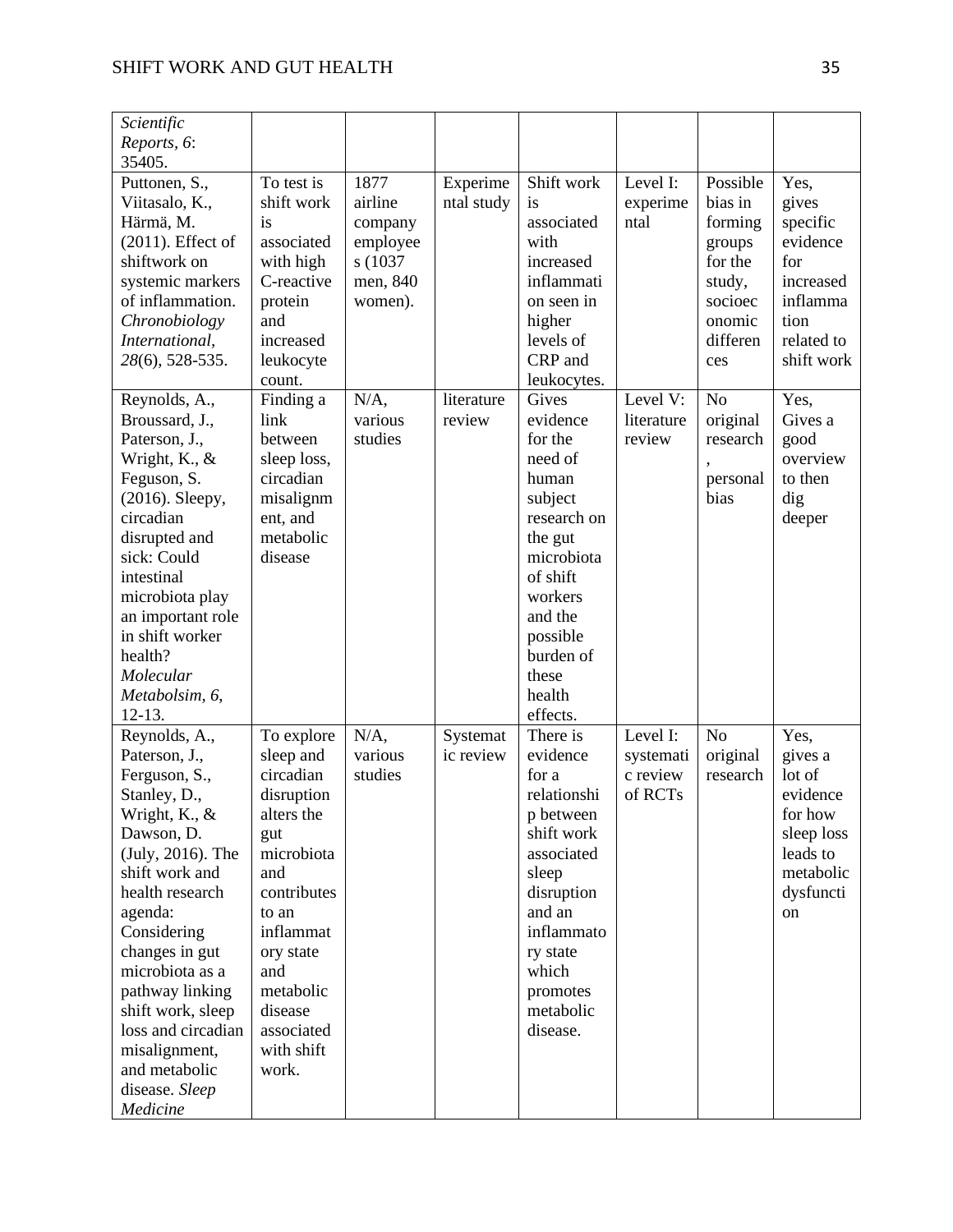| Reviews, 34, 3-9.                                                                                                                                                                                                                                          |                                                                                                                                                                                                       |                                                                                                                                             |                                                    |                                                                                                                                                                                                                             |                              |                                                               |                                                                                                                                                                                          |
|------------------------------------------------------------------------------------------------------------------------------------------------------------------------------------------------------------------------------------------------------------|-------------------------------------------------------------------------------------------------------------------------------------------------------------------------------------------------------|---------------------------------------------------------------------------------------------------------------------------------------------|----------------------------------------------------|-----------------------------------------------------------------------------------------------------------------------------------------------------------------------------------------------------------------------------|------------------------------|---------------------------------------------------------------|------------------------------------------------------------------------------------------------------------------------------------------------------------------------------------------|
| Ridaura, V.K.,<br>Faith, J.J.,<br>Rey, F.E., Cheng,<br>J., Duncan, A.E.,<br>Kau, A.L., etal.<br>(2013).<br>Gutmicrobiota<br>from twins<br>discordant for<br>obesity modulate<br>metabolism in<br>mice. Science,<br>341:1241214.                            | To<br>understand<br>howthe<br>gut<br>microbiota<br>influences<br>the<br>developme<br>nt of<br>human<br>obesity                                                                                        | 2 human<br>females<br>and 2<br>germ free<br>mice                                                                                            | Experime<br>ntal                                   | Environme<br>ntal factors<br>have a<br>stronger<br>influence<br>on gut<br>microbiota<br>than<br>genetics,<br>and<br>strongly<br>influence<br>obesity.                                                                       | Level I:<br>experime<br>ntal | Small<br>sample<br>size,<br>only<br>female,<br>use of<br>mice | Yes,<br>gives<br>good<br>supportin<br>g<br>evidence<br>for the<br>overarchi<br>ng topic<br>of obesity                                                                                    |
| Scheer, F.A.,<br>Hilton, M.F.,<br>Mantzoros, C.S.,<br>Shea, S.A.<br>(2009). Adverse<br>metabolic and<br>cardiovascular<br>consequences of<br>circadian<br>misalignment.<br>Proc Natl Acad<br>Sci USA,<br>106:4453e8.                                       | To<br>understand<br>the<br>underlying<br>mechanis<br>ms of how<br>shift work<br>is<br>associated<br>with an<br>increased<br>risk for<br>obesity,<br>diabetes,<br>and<br>cardiovasc<br>ular<br>disease | 10 adult<br>subjects<br>ranging<br>from $19-$<br>$41$ yrs $(5$<br>female);<br>all healthy<br>with no<br>significant<br>medical<br>disorders | Experime<br>ntal                                   | Circadian<br>misalignme<br>nt altered<br>the levels<br>of several<br>hormones<br>and the<br>research<br>showed the<br>cardiometa<br>bolic<br>implication<br>s of shift<br>work.                                             | Level I:<br>experime<br>ntal | Small<br>sample<br>size.                                      | Yes,<br>despite<br>small<br>sample<br>size, still<br>gives<br>very<br>detailed<br>analysis<br>of how<br>sleep loss<br>and<br>eating<br>habits<br>effect<br>many<br>parts of<br>the body. |
| Sciavo-Cardozo,<br>D., Lima, M.,<br>Pareja, J., &<br>Geloneze, B.<br>$(2013)$ . Appetite-<br>regulating<br>hormones from<br>the upper gut:<br>Disrupted control<br>of Xenin and<br>Ghrelin in night<br>workers. Clinical<br>Endocrinology,<br>79, 807-811. | To<br>compare<br>night<br>workers<br>with day<br>workers<br>regarding<br>apetite-<br>regulating<br>hormones<br>and other<br>metabolic<br>factors.                                                     | Twenty-<br>four<br>overweigh<br>t women<br>$(12 \text{ night})$<br>shift $& 12$<br>day shift)                                               | Cross-<br>sectional,<br>observati<br>onal<br>study | Night shift<br>workers<br>compared<br>to day shift<br>had greater<br>body fat<br>mass<br>percentage,<br>greater<br>energy<br>intake,<br>impaired<br>sleep,<br>lower<br>insulin<br>sensitivity,<br>increased<br>triglyceride | Level III                    | Small<br>sample<br>size,<br>only<br>female                    | Yes, good<br>evidence<br>for<br>changes<br>in ghrelin<br>release<br>among<br>day and<br>night shift<br>workers                                                                           |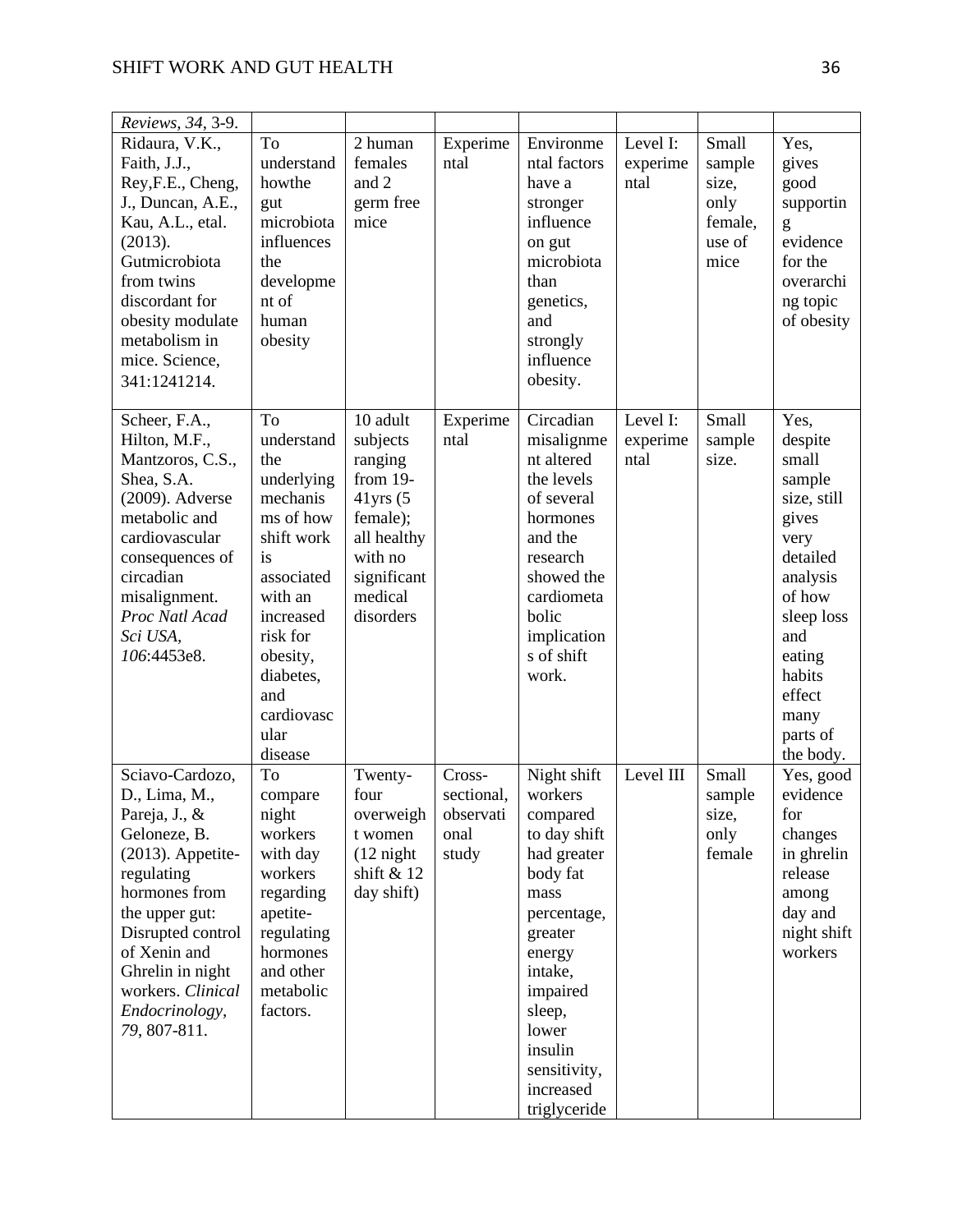|                                                                                                                                                                                                                                                                                        |                                                                                                                                              |                                                  |                                                    | s and<br>increased<br>C-reactive<br>protein.<br>Alos<br>alterations<br>in ghrelin<br>and xenin<br>release.                                                            |                                  |                                          |                                                                                                                             |
|----------------------------------------------------------------------------------------------------------------------------------------------------------------------------------------------------------------------------------------------------------------------------------------|----------------------------------------------------------------------------------------------------------------------------------------------|--------------------------------------------------|----------------------------------------------------|-----------------------------------------------------------------------------------------------------------------------------------------------------------------------|----------------------------------|------------------------------------------|-----------------------------------------------------------------------------------------------------------------------------|
| Sluiter, J.K., van<br>der Beek, A.J.,<br>Frings-Dresen,<br>M.H. (1998).<br>Work stress and<br>recovery<br>measured by<br>urinary<br>catecholamines<br>and cortisol<br>excretion in long<br>distance coach<br>drivers.<br>Occupational<br>Environmental<br>Medicine,<br>55:407e13.      | To<br>determine<br>how<br>urinary<br>excretion<br>of cortisol<br>and<br>norepinep<br>hrine is<br>related to<br>sleep<br>disturbanc<br>e.     | 10 male<br>long-<br>distance<br>coach<br>drivers | Experime<br>ntal                                   | Those with<br>periods of<br>sleep loss<br>show a<br>greater<br>urinary<br>excretion<br>of cortisol<br>and<br>norepineph<br>rine than<br>baseline.                     | Level I;<br>experime<br>ntal     | Small<br>sample<br>size,<br>only<br>male | Yes,<br>gives<br>good<br>detailed<br>evidence<br>about<br>catechola<br>mine and<br>cortisol<br>disruption                   |
| Spiegel, K.,<br>Knutson, K.,<br>Leproult, R.,<br>Tasali, E., Van<br>Cauter, E.<br>$(2005)$ . Sleep<br>loss: a novel risk<br>factor for insulin<br>resistance and<br>Type 2 diabetes.<br>Journal of<br><b>Applied</b><br>Physiology 99.<br>doi:10.1152/jappl<br>physiol.00660.20<br>05. | To<br>understand<br>the<br>association<br>between<br>short sleep<br>duration/<br>chronic<br>sleep loss<br>and<br>obesity<br>and<br>diabetes. | $N/A$ ,<br>various<br>studies                    | Non-<br>experime<br>ntal;<br>Literatur<br>e review | In partial<br>sleep<br>restriction,<br>there is<br>altered<br>glucose<br>metabolism<br>and<br>appetite<br>regulation<br>assoiated<br>with<br>obesity and<br>diabetes. | Level V:<br>literature<br>review | N <sub>o</sub><br>original<br>research   | Yes,<br>gives<br>good<br>insight<br>into<br>glucose<br>tolerance<br>and<br>hormones<br>related to<br>appetite<br>regulation |
| Tuohy, K.,<br>Probert, H.,<br>Smejkal, C.,<br>Gibson, G.<br>(2003). Using<br>probiotics and<br>prebiotics to<br>improve gut                                                                                                                                                            | To<br>understand<br>how<br>prebiotics,<br>probiotics,<br>and<br>synbiotics<br>affect the                                                     | $N/A$ ,<br>various<br>studies                    | Non-<br>experime<br>ntal;<br>literature<br>review  | Prebiotics,<br>probiotics,<br>and<br>synbiotics<br>work<br>through<br>different<br>mechanism                                                                          | Level V:<br>literature<br>review | N <sub>o</sub><br>orginal<br>research    | Yes, good<br>look at<br>treatemtn<br>s options<br>for<br>altered<br>gut                                                     |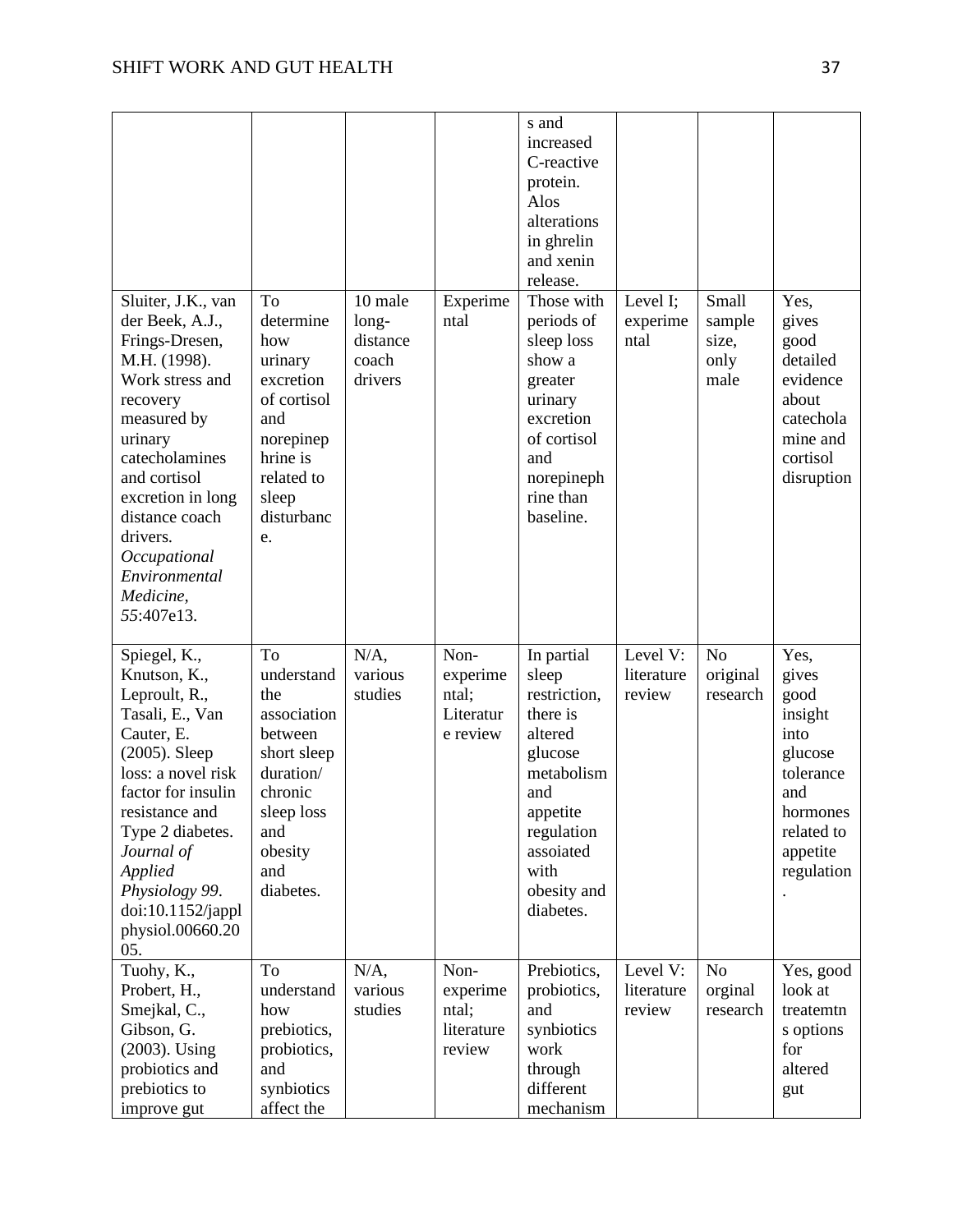| health. Drug<br>Discovery Today<br>$8(15)$ .                                                                                                                                                                                                                                                                        | makeup of<br>the gut<br>microbiom<br>e                                                                                                 |                                                                                                                                          |                                                   | s to<br>increase<br>bifidobacte<br>ria and<br>lactobacilli<br>which<br>could<br>impact<br>overall<br>health of<br>host in<br>prevention<br>of disease                                                     |                                  |                                                                                                                                                                                            | microbiot<br>a                                                                                                                                                                   |
|---------------------------------------------------------------------------------------------------------------------------------------------------------------------------------------------------------------------------------------------------------------------------------------------------------------------|----------------------------------------------------------------------------------------------------------------------------------------|------------------------------------------------------------------------------------------------------------------------------------------|---------------------------------------------------|-----------------------------------------------------------------------------------------------------------------------------------------------------------------------------------------------------------|----------------------------------|--------------------------------------------------------------------------------------------------------------------------------------------------------------------------------------------|----------------------------------------------------------------------------------------------------------------------------------------------------------------------------------|
| Vrieze, A.,<br>Holleman, F.,<br>Zoetendal, E., de<br>Vos, W.,<br>Hoekstra, J.,<br>Nieuwdorp, M.<br>$(2010)$ . The<br>environment<br>within: how gut<br>microbiota may<br>influence<br>metabolism and<br>body<br>composition.<br>Diabetologia<br>53:606-613.                                                         | To<br>understand<br>the<br>pathophysi<br>ology<br>behind<br>how<br>altered gut<br>microbiom<br>e is<br>associated<br>with<br>diabetes. | $N/A$ ,<br>various<br>studies                                                                                                            | Non-<br>experime<br>ntal,<br>literature<br>review | The<br>compositio<br>n of gut<br>microbiota,<br>energy<br>from diet,<br>and<br>synthesis<br>of gut<br>hormones<br>all<br>contribute<br>to the<br>pathopysiol<br>ogical<br>developme<br>nt of<br>diabetes. | Level V,<br>literature<br>review | No<br>original<br>research                                                                                                                                                                 | Yes,<br>provides<br>a deeper<br>understan<br>ding of<br>the<br>pathophy<br>siological<br>changes<br>that occur<br>and<br>contribute<br>to the gut<br>r/t<br>metabolic<br>disease |
| Wong, H., Wong,<br>M. C.S., Wong,<br>S. Y.S., & Lee,<br>A. (2010). The<br>association<br>between shift<br>duty and<br>abnormal eating<br>behavior among<br>nurses working in<br>a major hospital:<br>A cross-sectional<br>study.<br><b>International</b><br>Journal of<br><b>Nursing Studies,</b><br>47, 1021-1027. | To<br>understand<br>if shift<br>duties<br>were<br>independe<br>nt<br>predictors<br>of<br>abnormal<br>eating<br>habits.                 | 378<br>nurses<br>who work<br>on a full-<br>time basis<br>with the<br>average<br>age of<br>37.2 <sub>yrs</sub><br>and<br>91.5%<br>female. | Experime<br>ntal                                  | Shift duties<br>were<br>positively<br>associated<br>with<br>abnormal<br>eating<br>behavior<br>among<br>registered<br>nurses.                                                                              | Level I:<br>experime<br>ntal     | Sample<br>size was<br>mostly<br>female,<br>all in<br>only<br>one<br>hospital.<br>There<br>could<br>also be<br>bias<br>related<br>to the<br>use of<br>surveys<br>and<br>question<br>naires. | Yes,<br>draws a<br>good<br>connectio<br>n directly<br>between<br>shift work<br>and<br>eating<br>habits<br>with a<br>large<br>sample<br>size.                                     |